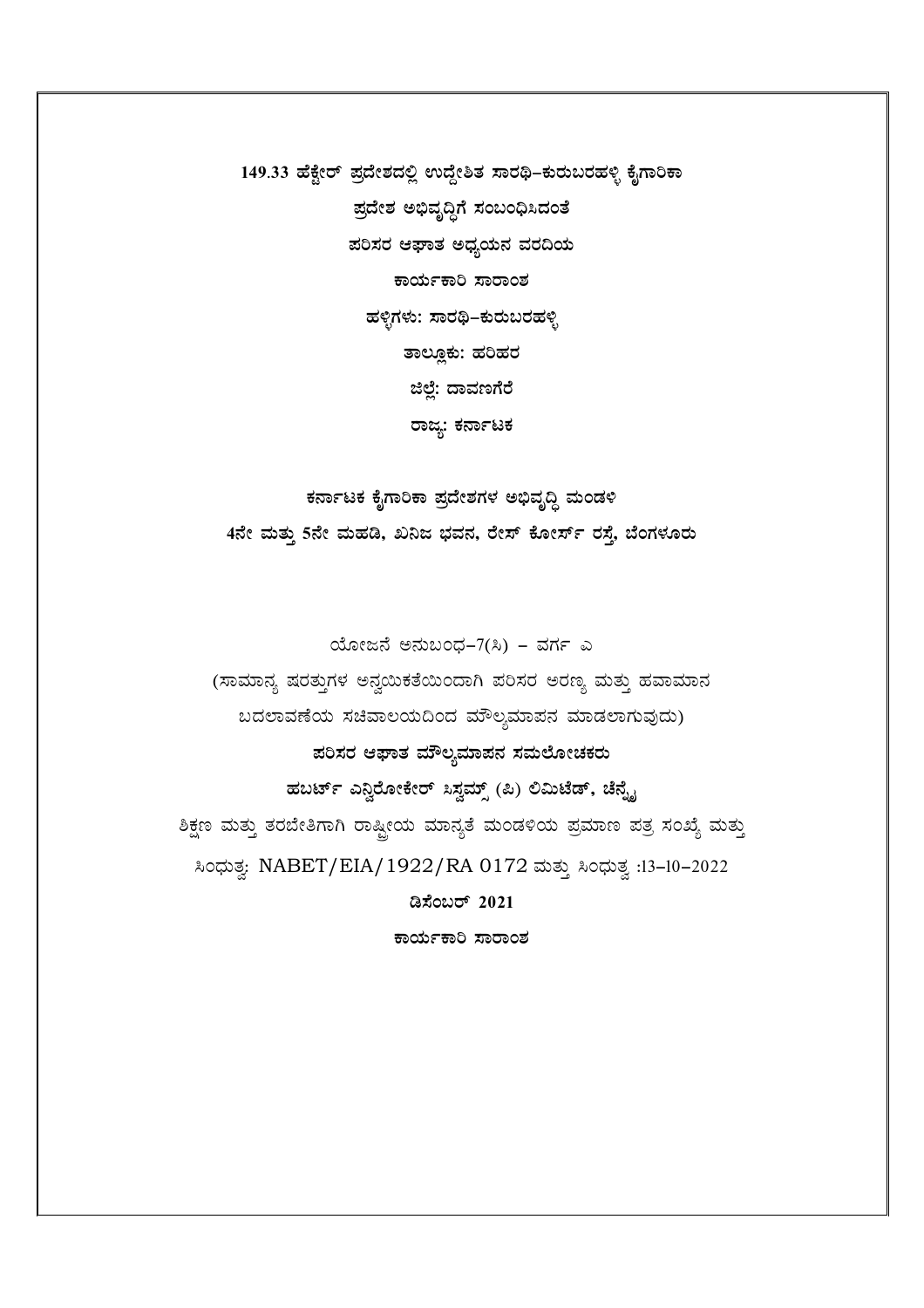## 1. ಯೋಜನೆಯ ಹಿನ್ನೆಲೆ

ಕರ್ನಾಟಕ ಕೈಗಾರಿಕಾ ಪ್ರದೇಶ ಅಭಿವೃದ್ಧಿ ಮಂಡಳಿ (ಕೆಐಎಡಿಬಿ) ಕರ್ನಾಟಕ ಸರ್ಕರದ ಸಂಪೂರ್ಣ ಸ್ವಾಮ್ಯದ ಮೂಲಸೌಕರ್ಯ ಸಂಸ್ಥೆಯಾಗಿದ್ದು, ಇದನ್ನು 1966 ರ ಕರ್ನಾಟಕ ಕೈಗಾರಿಕಾ ಪ್ರದೇಶಗಳ ಅಭಿವೃದ್ಧಿ ಕಾಯ್ದೆಯಡಿ ಸ್ಥಾಪಿಸಲಾಗಿದೆ.

ಕರ್ನಾಟಕ ಕೈಗಾರಿಕಾ ಪ್ರದೇಶ ಅಭಿವೃದ್ಧಿ ಮಂಡಳಿಯ ಪ್ರಮುಖ ಉದ್ದೇಶಗಳು:

- ರಾಜ್ಯದಲ್ಲಿ ಕೈಗಾರಿಕೆಗಳ ತ್ವರಿತ ಮತ್ತು ಕ್ರಮಬದ್ಧ ಅಭಿವೃದ್ಧಿಯನ್ನು ಉತ್ತೇಜಿಸುವುದು.
- ಕರ್ನಾಟಕ ಕೈಗಾರಿಕಾ ಪ್ರದೇಶ ಅಭಿವೃದ್ಧಿ ಮಂಡಳಿ ಕಾಯ್ದೆ, 1966 ರ ವ್ಯಾಪ್ತಿಯಲ್ಲಿ ಸರ್ಕಾರದ ನೀತಿಗಳ ಅನುಷ್ಠಾನಕ್ಕೆ ಸಹಾಯ ಮಾಡುವುದು.
- ಮೂಲಸೌಕರ್ಯ ಯೋಜನೆಗಳನ್ನು ಸ್ಥಾಪಿಸಲು ಅನುಕೂಲ
- "ಲಾಭವಿಲ್ಲ ನಷ್ಪವಿಲ್ಲ" ಆಧಾರದ ಮೇಲೆ ಕಾರ್ಯ

ಕರ್ನಾಟಕ ಕೈಗಾರಿಕಾ ಪ್ರದೇಶ ಅಭಿವೃದ್ಧಿ ಮಂಡಳಿಯ ನಿರ್ವಹಿಸುವ ಕಾರ್ಯಗಳು ಹೀಗಿವೆ: ರಾಜ್ಯದಲ್ಲಿ ಕೈಗಾರಿಕಾ ಪ್ರದೇಶಗಳ ಭೂಸ್ವಾಧೀನ ಮತ್ತು ಅಭಿವೃದ್ಧಿ

- ಕೈಗಾರಿಕಾ ಪ್ರದೇಶಗಳ ಭೂಸ್ವಾಧೀನ ಮತ್ತು ಅಭಿವೃದ್ಧಿ
- ಏಕ ಘಟಕ ಸಂಕೀರ್ಣಗಳಿಗೆ ಭೂಸ್ವಾಧೀನ

• ಸರ್ಕಾರಿ ಸಂಸ್ಥೆಗಳಿಗೆ ಅವರ ಯೋಜನೆಗಳು ಮತ್ತು ಮೂಲಸೌಕರ್ಯ ಯೋಜನೆಗಳಿಗಾಗಿ ಭೂಸ್ವಾಧೀನ ಇಲ್ಲಿಯವರೆಗೆ, ಕರ್ನಟಕ ಕೈಗಾರಿಕಾ ಪ್ರದೇಶ ಅಭಿವೃದ್ಧಿ ಮಂಡಳಿಯು ರಾಜ್ಯಾದ್ಯಂತ 40,000 ಎಕರೆ ಪ್ರದೇಶದಲ್ಲಿ 178 ಕೈಗಾರಿಕಾ ಪ್ರದೇಶಗಳನ್ನು ಅಭಿವೃದ್ಧಿ ಪಡಿಸಿದೆ ಮತ್ತು ಸಉಮಾರು 473 ಏಕ ಘಟಕ ಸಂಕೀರ್ಣಗಳಿಗೆ ಭೂಮಿಯನ್ನು ಸ್ವಾಧೀನ ಪಡಿಸಿಕೊಂಡಿದೆ ಮತ್ತು ರಾಜ್ಯದ ಎಲ್ಲಾ ಪ್ರದೇಶಗಳಲ್ಲಿ ಸಮತೋಲಿತ ಕೈಗಾರಿಕಾ ಅಭಿವೃದ್ಧಿಯನ್ನು ಖಾತರಿಪಡಿಸುತ್ತದೆ.

ಹೆಚ್ಚುವರಿಯಾಗಿ, ಕರ್ನಾಟಕ ಕೈಗಾರಿಕಾ ಪ್ರದೇಶ ಅಭಿವೃದ್ಧಿ ಮಂಡಳಿಯ ವಾಣಿಜ್ಯ ಮತ್ತು ಕೈಗಾರಿಕಾ ಇಲಾಖೆ, ಕರ್ನಾಟಕ ಸರ್ಕಾರವು ಕೃಷಿ–ತಂತ್ರಜ್ಞಾನ ಉದ್ಯಾನವನಗಳು, ಉಡುಮ ಉದ್ಯಾನಗಳು, ಆಹಾರ ಉದ್ಯಾನಗಳು, ಆಟೋ ಉದ್ಯಾನವನಗಳು, ಯಂತ್ರಾಂಶ ಉದ್ಯಾನ, ಜೈವಿಕ ತಂತ್ರಜ್ಞಾನ ಉದ್ಯಾನಗಳು, ರಪ್ತು ಉತ್ತೇಜನ ಕೈಗಾರಿಕಾ ಉದ್ಯಾನಗಳು (ಇಪಿಐಪಿ), ವಲಯ ನಿರ್ದಿಷ್ಟ ವಿಶೇಷ ಆರ್ಥಿಕ ವಲಯಗಳು (ಎಸ್ಇಝೆಡ್) ಮತ್ತು ಅಭಿವೃದ್ಧಿ ಕೇಂದ್ರಗಳಂತಹ ಹಲವಾರು ಯೋಜನೆಗಳನ್ನು ಸ್ಥಾಪಿಸಿದೆ. ಕೆಐಎಡಿಬಿ ಮಹತ್ವಾಕಾಂಕ್ಷೆಗಳಾದ ಸುವರ್ಣ ಕರ್ನಾಟಕ ಅಭಿವೃದ್ಧಿ (ಎಸ್ಕ್ಡಾಸಿ) ಯೋಜನೆಗೆ ಅನುಷ್ಠಾನಗೊಳೀಸುವ ಸಂಸ್ಥೆ.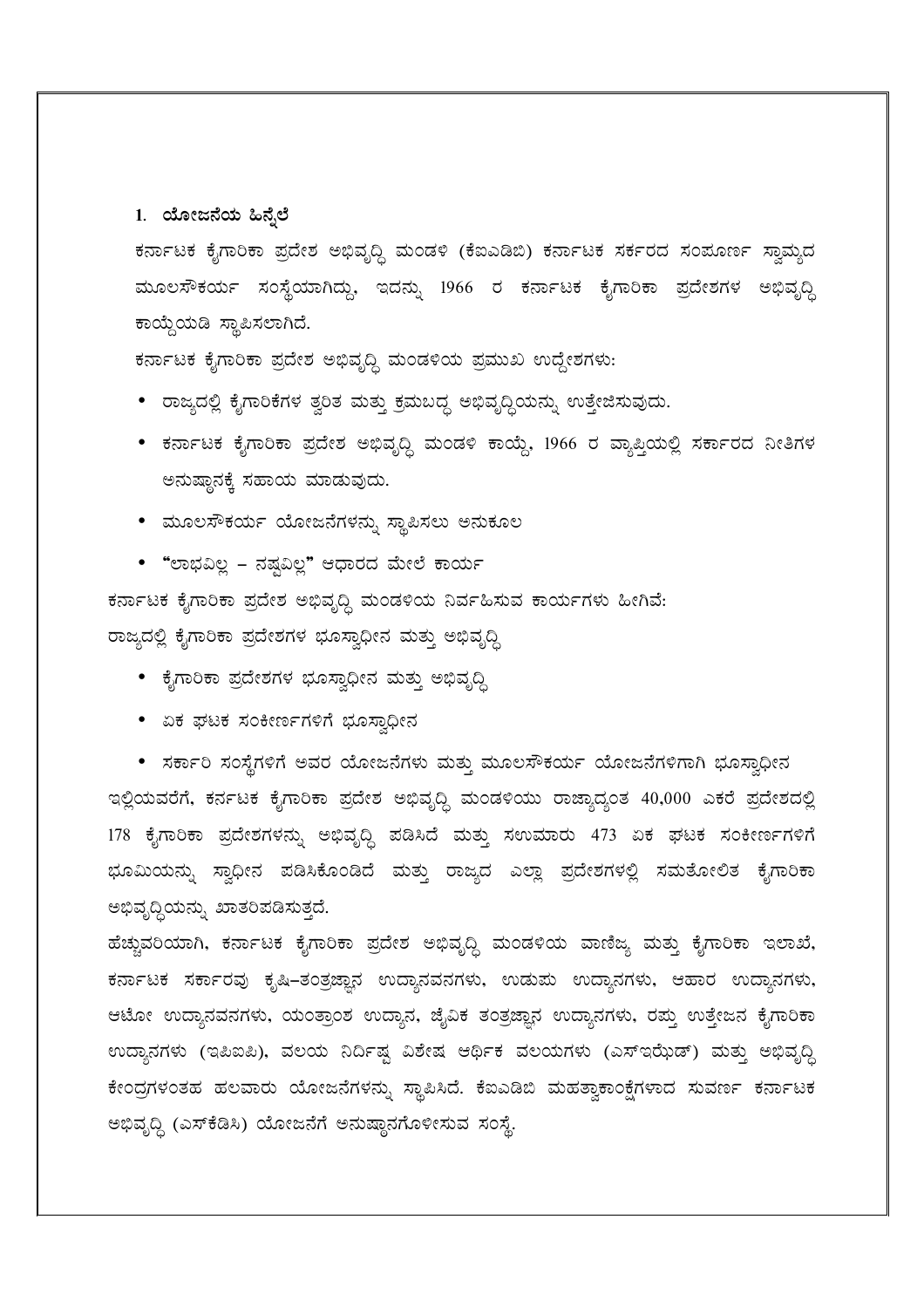ಮಧ್ಯಮ ಮತ್ತು ಸಣ್ಣ–ಪ್ರಮಾಣದ ಕೈಗಾರಿಕೆಗಳನ್ನು ಬೆಂಬಲಿಸಲು ಮತ್ತು ಸಹಾಯಕ ಮೂಲಸೌಕರ್ಯ ಸೌಲಭ್ಯಗಳೊಂದಿಗೆ ಬಳಸಲು ಸಿದ್ಧವಾದ, ಸುಲಭವಾಗಿ ಪ್ರವೇಶ ಪಡೆಯಲು ಸಾಧ್ಯವಾಗುವಂತೆ ಅವಕಾಶ ಕಲ್ಪಿಸಲು, ಕರ್ನಾಟಕ ಕೈಗಾರಿಕಾ ಪ್ರದೇಶಗಳ ಅಭಿವೃದ್ಧಿ ಮಂಡಳಿ (ಕೆಐಎಡಿಬಿ) ಸಾರಥಿ–ಕುರುಬರಹಳ್ಳಿ ಕೈಗಾರಿಕಾ ಪ್ರದೇಶದ ಹೆಸರಿನಲ್ಲಿ ಕೈಗಾರಿಕಾ ಪ್ರದೇಶವನ್ನು ಅಭಿವೃದ್ಧಿ ಪಡಿಸಿ ನಿರ್ವಹಿಸಲು ಪ್ರಸ್ತಾಪಿಸಿದೆ. ಕೈಗಾರಿಕಾ ಪ್ರದೇಶವನ್ನು ಕರ್ನಾಟಕ ರಾಜ್ಯದ ದಾವಣಗೆರೆ ಜಿಲ್ಲೆಯ ಹರಿಹರ ತಾಲ್ಲೂಕಿನ ಸಾರಥಿ–ಕುರುಬರಹಳ್ಳಿ ಗ್ರಾಮಗಳಲ್ಲಿ 149.33 ಹೆಕ್ಟೇರ್ ಪ್ರದೆಶದಲ್ಲಿ ಸ್ಥಾಪಿಸಲಾಗುವುದು.

## 1.1 ಪರಿಸರ ಪರಿಣಾಮದ ಮೌಲ್ಯಮಾಪನ ಅಧ್ಯಯನ

ಈ ವರದಿಯ ಉದ್ದೇಶವು ಪರಿಸರ, ಅರಣ್ಯ ಮತ್ತು ಹವಾಮಾನ ಬದಲಾವಣೆ ಸಚಿವಾಲಯದಿಂದ (MoEF&CC), ನವದೆಹಲಿಯಿಂದ ಪರಿಸರ ಅನುಮತಿ EC ಪಡೆಯುವುದಾಗಿದೆ. ಈ ಯೋಜನೆಗಾಗಿ ಕೆಐಎಡಿಬಿಯು, ಇಂಜಿನಿಯರಿಂಗ್ ಮತ್ತು ಫ್ಯಾಬ್ರಿಕೇಸನ್ ಕೈಗಾರಿಕೆಗಳು, ಅಂಟು ತಯಾರಿಕಾ ಕೈಗಾರಿಕೆಗಳು, ಪೇಂಟ್ ಮಿಶ್ರಣ ಕೈಗಾರಿಕೆಗಳು, ಸಾಬೂನುಗಳು, ಮಾರ್ಜಕಗಳು ಮತ್ತು ಸೌಂದರ್ಯವರ್ಧಕಗಳ ಉತ್ಪಾದನಾ ಕೈಗಾರಿಕೆಗಳು, ಜವಳಿ ಉತ್ಪಾದನಾ ಕೈಆರಿಕಗಳು, ವಕ್ರೀಕಾರಕಗಳು, ರಸಗೊಬ್ಬರಗಳ ರಚನೆ ಮತ್ತು ಜೈವಿಕ ಗೊಬ್ಬರಗಳ ತಯಾರಿಕೆ, ವಿದ್ಯುತ್ ಮತ್ತು ವಕ್ರೀಕಕಾರಕಗಳು, ರಸಗೊಬ್ಬರಗಳ ರಚನೆ ಮತ್ತು ಜೈವಿಕಗೊಬ್ಬರಗಳ ತಯಾರಿಕೆ, ವಿದ್ಯುತ್ ಮತ್ತು ಎಲೆಕ್ಟಾನಿಕ್ಸ್ ವಸ್ತುಗಳು, ಎಲೆಕ್ಟಿಕಲ್ ಲ್ಯಾಮ್ಗಳು, ಲೆನ್ಸ್ಗಳ ತಯಾರಿಕೆ, ಬಿಸಿಲಿನಲ್ಲಿ ಒಣಗಿಸುವ ಬಯೋಮಾಸ್ ಬ್ರಿಕೆಟ್ಗಳ ತಯಾರಿಕೆಗಳಂತಹ ಕೈಗಾರಿಕೆಗಳನ್ನು ಸ್ಥಾಪಿಸಲು ಪ್ರಸ್ತಾಪಿಸಿದೆ.

ಸಾಮ್ಯಾನ್ಯ ತ್ಯಾಜ್ಯ ನೀರು ಸಂಸ್ಕರಣಾ ಘಟಕ (ಸಿಇಟಿಪಿ)ವನ್ನು ಪ್ರಸ್ತಾಪಿಸಲಾಗಿರುವುದರಿಂದ ಪರಿಸರ, ಅರಣ್ಯ ಮತ್ತು ಹವಾಮಾನ ಬದಲಾವಣೆ ಸಚಿವಾಲಯ ನವದೆಹಲಿ ದಿಂದ "ಬಿ" ಪ್ರವರ್ಗದಡಿ ಪರಿಸರ ವಿಮೋಚನ ಪತ್ರ ಪಡೆಯುವುದು ಈ ವರದಿಯ ಉದ್ದೇಶವಾಗಿರುತ್ತದೆ. (ಪ್ರಸ್ತಾಪಿತ ಕೈಗಾರಿಕಾ ಪ್ರದೆಶದಲ್ಲಿ ಕನಿಷ್ಠ ಒಂದು ಉದ್ಯಮವು "ಬಿ' ಪ್ರವರ್ಗಕ್ಕೆ ಬಂದಿರೆ, ಕೈಗಾರಿಕಾ ಪ್ರದೇಶದ ವಿಸ್ತೀರ್ಣವನ್ನು ಲೆಕ್ಕಿಸದೆ ಇಡೀ ಕೈಗಾರಿಕಾ ಪ್ರದೇಶವನ್ನು "ಬಿ' ಪ್ರವರ್ಗ ಎಂದು ಪರಿಗಣಿಸಲಾಗುತ್ತದೆ).

ಈ ಯೋಜನಾ ಸ್ಥಳದ ನೈರುತ್ಯ ದಿಕ್ಕಿನಲ್ಲಿ 4.67 ಕಿ.ಮೀ. ದೂರದಲ್ಲಿ ಕೃಷ್ಣ ಮೃಗ ವನ್ಯಜೀವಿ ಅಭಯಾರಣ್ಯ ಅರಣ್ಯವಿರುವ ಕಾರಣ, ಸಾಮಾನ್ಯ ಷರತ್ತು ಅನ್ವಯವಾಗುತ್ತದೆ. ಆದ್ದರಿಂದ ಈ ಯೋಜನೆಯನ್ನು ಪರಿಸರ, ಅರಣ್ಯ ಮತ್ತು ಹವಾಮಾನ ಬದಲಾವಣೆ ಸಚಿವಾಲಯದಲ್ಲಿ ವರ್ಗ 'ಎ' ಯೋಜನೆಯಾಗಿ ಮೌಲ್ಯಮಾಪನ ಮಾಡಲಾಗುತ್ತದೆ.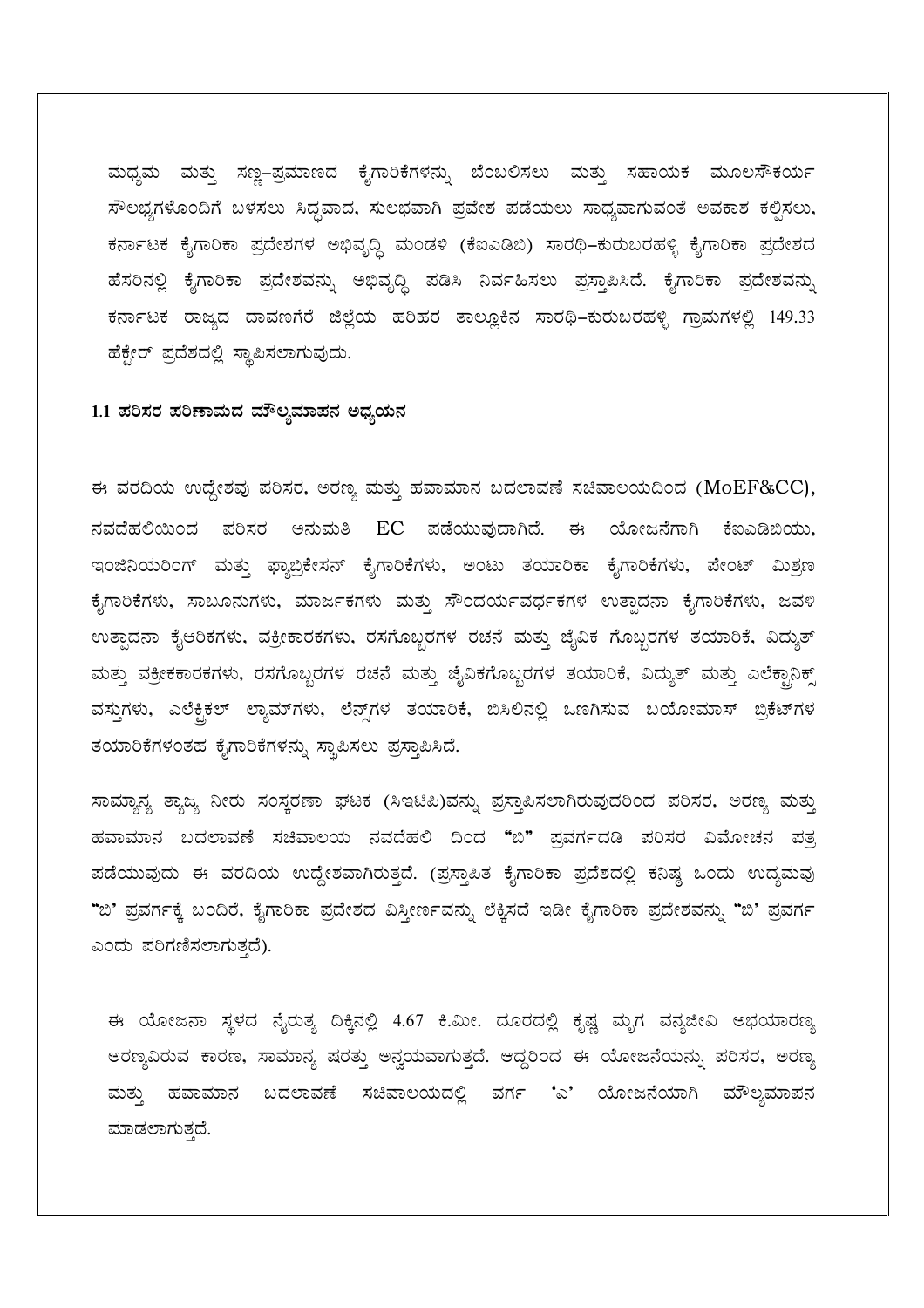# 1.1 ಪ್ರಸ್ತಾಪಿಸಲಾದ ಕೈಗಾರಿಕೆಗಳ ವರ್ಗೀಕರಣ

# ಕೋಷ್ಟಕ–1 ಕೈಗಾರಿಕಾ ಪ್ರದೇಶಕ್ಕೆ ಪ್ರಸ್ತಾಪಿಸಲಾದ ವರ್ಗೀಕರಣ

|                |                                       | S. Type of industry Anticipated Types Categorization Categorization |                            |                         | Plot           | Area    | Area (ha) | $%$ of  |
|----------------|---------------------------------------|---------------------------------------------------------------------|----------------------------|-------------------------|----------------|---------|-----------|---------|
| <b>No</b>      |                                       | of Industries                                                       | of industry as as per CPCB |                         | numbers        | (Acres) |           | plotted |
|                |                                       |                                                                     | per EIA                    |                         |                |         |           | area    |
|                |                                       |                                                                     | notification               |                         |                |         |           |         |
| 1              | <b>Fabricated Metal Manufacturing</b> |                                                                     | of Not Applicable          | Orange                  | 121, 132,      |         |           |         |
|                | products                              | pressure vessels                                                    |                            |                         | 141, 142,      | 9.95    | 4.03      | 3.7     |
|                |                                       |                                                                     |                            |                         | 151            |         |           |         |
| $\overline{2}$ | Automobile                            | Manufacture of parts                                                |                            |                         | 1, 2, 3, 4, 5, |         |           |         |
|                | components                            | and accessories for                                                 |                            |                         | 6, 7, 8, 9     |         |           |         |
|                |                                       | motor vehicles such                                                 |                            |                         |                |         |           |         |
|                |                                       | as Engine, Gear box                                                 |                            |                         |                |         |           |         |
|                |                                       | parts, Drive axle, Not Applicable                                   |                            | Orange, green,<br>white |                | 38.59   | 15.62     | 14.4    |
|                |                                       | steering<br>and                                                     |                            |                         |                |         |           |         |
|                |                                       | suspension, breaks,                                                 |                            |                         |                |         |           |         |
|                |                                       | Seats, Tyres, rubber                                                |                            |                         |                |         |           |         |
|                |                                       | products etc                                                        |                            |                         |                |         |           |         |
|                | Glue                                  | from<br>starch<br>Glue                                              | Nil                        | Green                   | 133, 134,      |         |           |         |
|                |                                       | (physical<br>mixing)                                                |                            |                         | 135, 136,      |         |           |         |
|                |                                       | with Gas/ electrically                                              |                            |                         | 137, 138,      |         |           |         |
| 3              |                                       | operated<br>oven/                                                   |                            |                         | 139, 140,      | 4       | 1.62      | 1.5     |
|                |                                       | boiler                                                              |                            |                         | 143, 144,      |         |           |         |
|                |                                       |                                                                     |                            |                         | 145, 146,      |         |           |         |
|                |                                       |                                                                     |                            |                         | 147, 148,      |         |           |         |
|                |                                       |                                                                     |                            |                         | 149, 150       |         |           |         |
|                | Paints                                | Blending and mixing                                                 | Nil                        | Orange                  | 10, 11, 12,    |         |           |         |
| 4              |                                       |                                                                     |                            |                         | 13, 14, 15,    | 35      | 14.16     | 13.0    |
|                |                                       |                                                                     |                            |                         | 16             |         |           |         |
|                |                                       | Mixing and blending                                                 | Nil                        | Orange                  | 17, 18, 19,    |         |           |         |
| 5              |                                       | (Ball mill)                                                         |                            |                         | 20, 21, 22,    | 33      | 13.35     | 12.3    |
|                |                                       |                                                                     |                            |                         | 23             |         |           |         |
|                | Manufacturing of Manufacturing        | οf                                                                  | Nil                        | Orange                  | <b>KSSIDC</b>  |         |           |         |
| 6              |                                       | tooth paste, tooth tooth paste, tooth                               |                            |                         | Area           | 10      | 4.05      | 3.7     |
|                | powder,                               | powder, cosmetics                                                   |                            |                         |                |         |           |         |
|                | cosmetics                             |                                                                     |                            |                         |                |         |           |         |
|                | 7 Soaps &                             | Synthetic detergents                                                | Nil                        | Orange                  | <b>KSSIDC</b>  | 10      | 3.72      | 3.4     |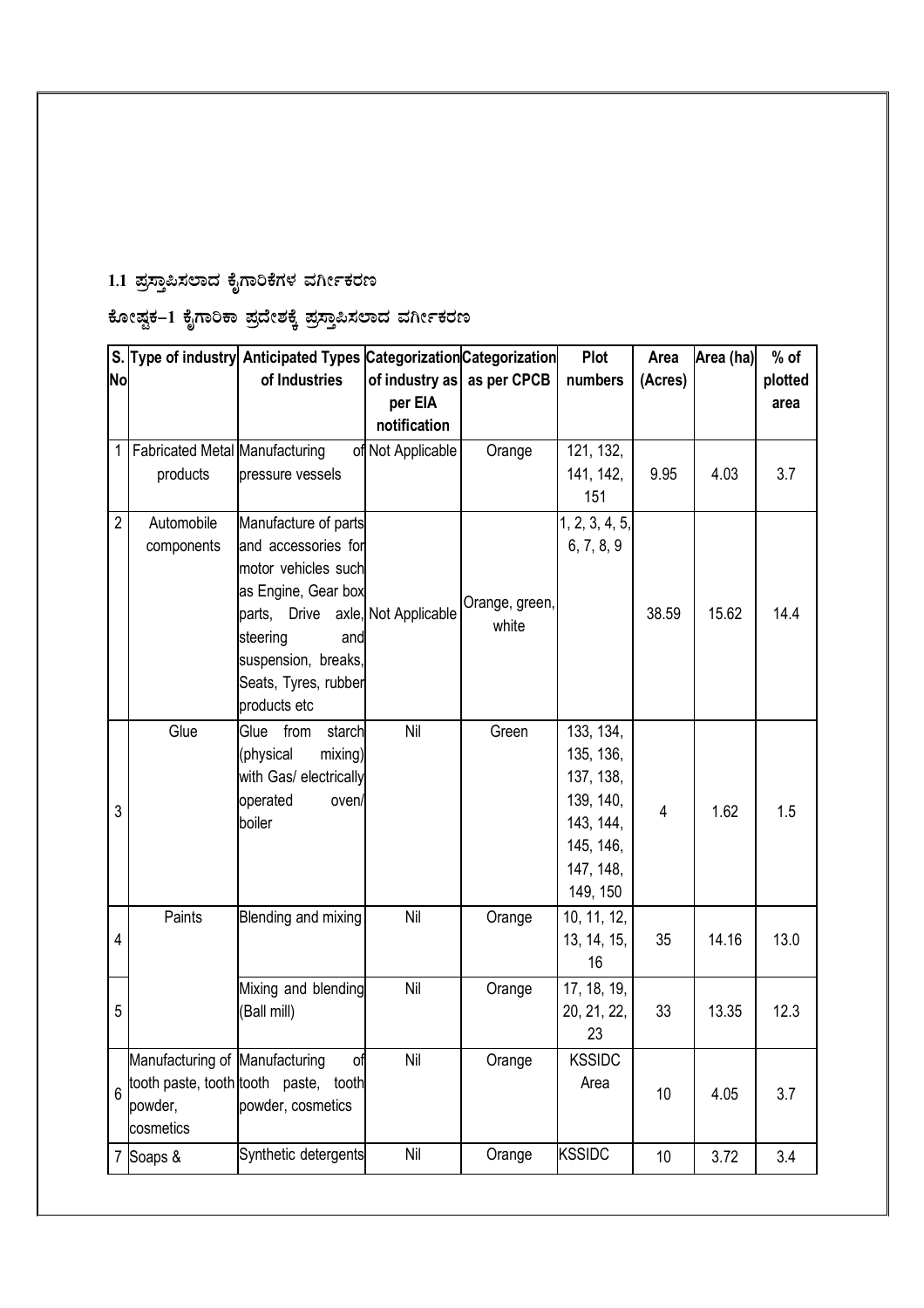|    |                                                                             | S. Type of industry Anticipated Types Categorization Categorization                                               |                         |             | Plot                  | Area    | Area (ha) | $%$ of  |
|----|-----------------------------------------------------------------------------|-------------------------------------------------------------------------------------------------------------------|-------------------------|-------------|-----------------------|---------|-----------|---------|
| No |                                                                             | of Industries                                                                                                     | of industry as          | as per CPCB | numbers               | (Acres) |           | plotted |
|    |                                                                             |                                                                                                                   | per EIA<br>notification |             |                       |         |           | area    |
|    | detergents                                                                  | and<br>soaps                                                                                                      |                         |             | Area                  |         |           |         |
|    |                                                                             | manufacturing                                                                                                     |                         |             |                       |         |           |         |
| 8  |                                                                             | Handmade soaps<br>without boiler                                                                                  | Nil                     | Green       | <b>KSSIDC</b><br>Area | 5       | 2.02      | 1.9     |
| 9  |                                                                             | Detergents<br>Formulation                                                                                         | Nil                     | Green       | <b>KSSIDC</b><br>Area | 5       | 2.02      | 1.9     |
|    | Silk screen<br>10 printing/ Textile<br>printing                             | Silk screen printing/<br>Textile printing                                                                         | Nil                     | Orange      | <b>KSSIDC</b><br>Area | 10      | 4.05      | 3.7     |
|    | <b>Flakes</b> from<br>11 rejected PET<br>bottles                            | Flakes from rejected<br><b>PET</b> bottles                                                                        | Nil                     | Orange      | <b>KSSIDC</b><br>Area | 5       | 2.02      | 1.9     |
|    | Reprocessing of<br>12 waste plastics<br>including PVC                       | Reprocessing of<br>waste plastics<br>including PVC                                                                | Nil                     | Orange      | <b>KSSIDC</b><br>Area | 5       | 2.02      | 1.9     |
| 13 | Secondary<br>Metallurgical<br>processing<br>industries <<br>30,000 TPA      | Foundries (<5MT/Hr<br>capacity and coal<br>consumption <500<br>Kg/hr)                                             | Nil                     | Orange      | 24-35                 | 12      | 4.86      | 4.5     |
| 14 | Secondary<br>Metallurgical<br>processing<br>industries<30,000<br><b>TPA</b> | Aluminium and<br>copper extraction<br>from scrap using oil<br>fired furnace (dry<br>process)                      | Nil                     | Orange      | 36-47                 | 12      | 4.86      | 4.5     |
| 15 | Secondary<br>Metallurgical<br>processing<br>industries<br><30,000 TPA       | Ferrous and non<br>ferrous metal<br>extraction using<br>furnaces through<br>melting/refining/<br>reprocessing etc | Nil                     | Orange      | 48, 82, 83            | 6       | 2.43      | 2.2     |
| 16 | Secondary<br>Metallurgical<br>processing<br>industries<br><30,000 TPA       | Forging of ferrous<br>and non ferrous<br>metals (oil and gas<br>fired furnaces)                                   | Nil                     | Orange      | 49-65                 | 8.5     | 3.44      | 3.2     |
| 17 | Secondary<br>Metallurgical                                                  | Rolling mill                                                                                                      | Nil                     | Orange      | 66-81                 | 8.5     | 3.44      | 3.2     |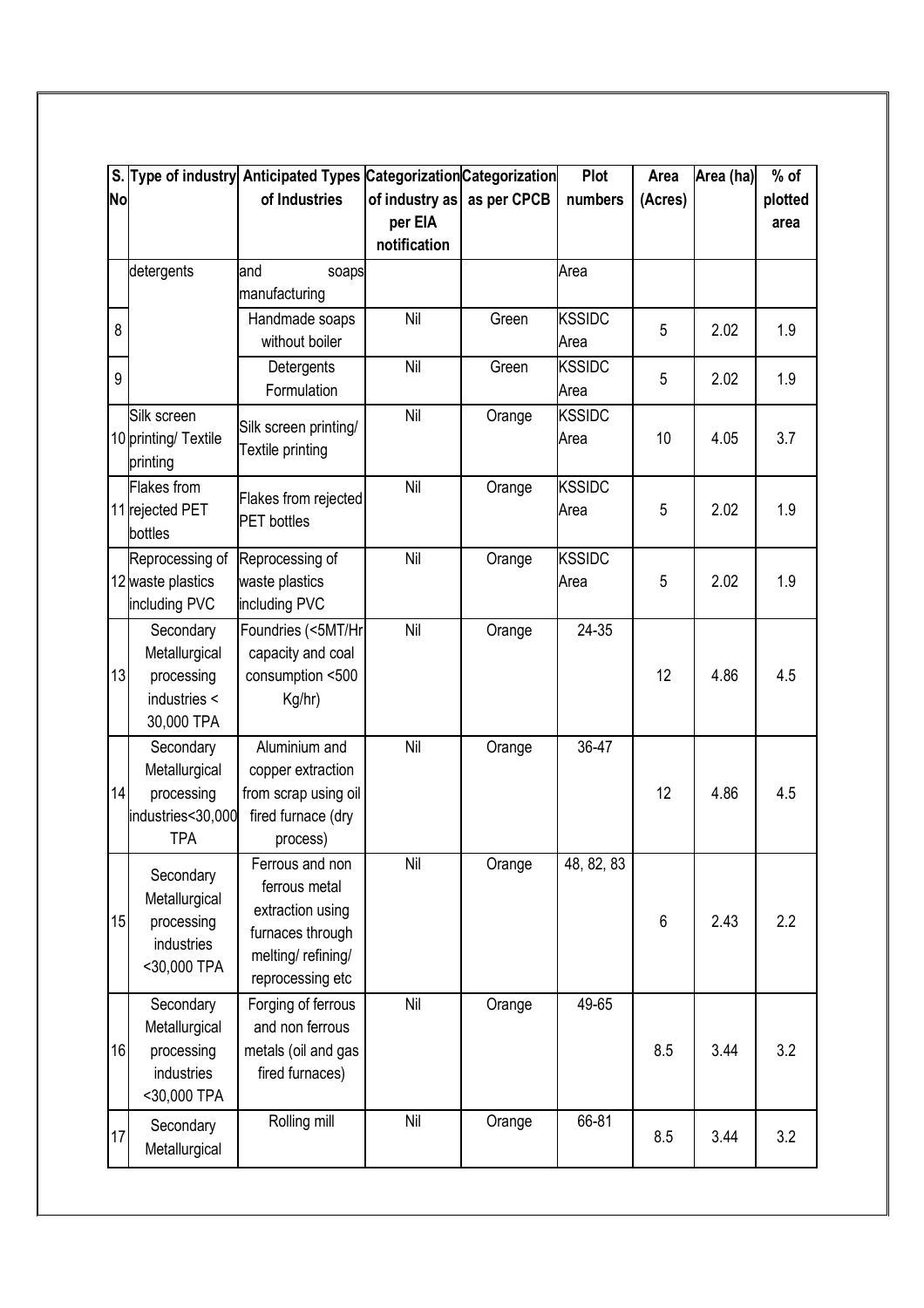|    |                                | S. Type of industry Anticipated Types Categorization Categorization |                |             | Plot                                  | Area    | Area (ha) | $%$ of  |
|----|--------------------------------|---------------------------------------------------------------------|----------------|-------------|---------------------------------------|---------|-----------|---------|
| No |                                | of Industries                                                       | of industry as | as per CPCB | numbers                               | (Acres) |           | plotted |
|    |                                |                                                                     | per EIA        |             |                                       |         |           | area    |
|    |                                |                                                                     | notification   |             |                                       |         |           |         |
|    | processing                     |                                                                     |                |             |                                       |         |           |         |
|    | industries                     |                                                                     |                |             |                                       |         |           |         |
|    | <30,000 TPA                    |                                                                     |                |             |                                       |         |           |         |
|    | Secondary                      | Steel and steel                                                     | Nil            | Orange      | 84-91                                 |         |           |         |
|    | Metallurgical                  | products using                                                      |                |             |                                       |         |           |         |
| 18 | processing                     | furnaces                                                            |                |             |                                       | 4       | 1.62      | 1.5     |
|    | industries <                   |                                                                     |                |             |                                       |         |           |         |
|    | 30,000 TPA                     |                                                                     |                |             |                                       |         |           |         |
| 19 | Ceramics &                     | Ceramics &                                                          | Nil            | Orange      | 92-96                                 | 10.32   | 4.18      | 3.8     |
|    | Refractories                   | Refractories                                                        |                |             |                                       |         |           |         |
|    |                                | Granulation,                                                        | Nil            | Orange      | 122-131                               |         |           |         |
| 20 |                                | formulation<br>and                                                  |                |             |                                       | 2.5     | 1.01      | 0.9     |
|    |                                | blending only                                                       |                |             |                                       |         |           |         |
|    | Fertilizers                    | fertilizers<br>Bio<br>and                                           | Nil            | White       | 97-120                                |         |           |         |
| 21 |                                | pesticides<br>bio                                                   |                |             |                                       | 6       | 2.43      | 2.2     |
|    |                                | without<br>using                                                    |                |             |                                       |         |           |         |
|    |                                | inorganic chemicals                                                 |                |             |                                       |         |           |         |
|    | Electric lamps                 | Electric lamps and                                                  | Nil            | White       | 92-96                                 |         |           |         |
| 22 | and CFL                        | CFL manufacturing                                                   |                |             |                                       | 10.32   | 4.18      | 3.8     |
|    |                                | manufacturing by by assembling only                                 |                |             |                                       |         |           |         |
|    | assembling only                |                                                                     |                |             |                                       |         |           |         |
|    | Electrical &                   | Electrical<br>&                                                     | Nil            | White       | <b>KSSIDC</b>                         |         |           |         |
| 23 | electronics                    | electronics                                                         |                |             | Area                                  | 10      | 2.02      | 1.9     |
|    | Assembling                     | Assembling                                                          |                |             |                                       |         |           |         |
|    | Manufacturing of Manufacturing | of                                                                  | Nil            | Green       | <b>KSSIDC</b>                         |         |           |         |
| 24 | optical lenses                 | optical lenses (using                                               |                |             | Area                                  | 8.65    | 3.5       | 3.2     |
|    | (using electrical              | electrical furnaces)                                                |                |             |                                       |         |           |         |
|    | furnaces)                      |                                                                     |                |             |                                       |         |           |         |
|    |                                | Biomass briquettes                                                  | Nil            | Green       | <b>KSSIDC</b>                         |         |           |         |
| 26 | <b>Biomass</b>                 | (sun drying) without                                                |                |             | Area                                  | 10      | 2.02      | 1.9     |
|    | briquettes                     | toxic<br>using                                                      |                |             |                                       |         |           |         |
|    |                                | hazardous waste                                                     |                |             |                                       |         |           |         |
|    |                                | CETP is proposed Schedule 7(h)                                      |                | Red         | Proposed as a common facility for the |         |           |         |
|    | 27 CETP                        | treatment<br>ffor<br>οf                                             |                |             | industries within the Industrial area |         |           |         |
|    |                                | effluent<br>generated                                               |                |             |                                       |         |           |         |
|    |                                | from the industries                                                 |                |             |                                       |         |           |         |
|    | <b>Total</b>                   |                                                                     |                |             |                                       | 268.52  | 108.67    | 100     |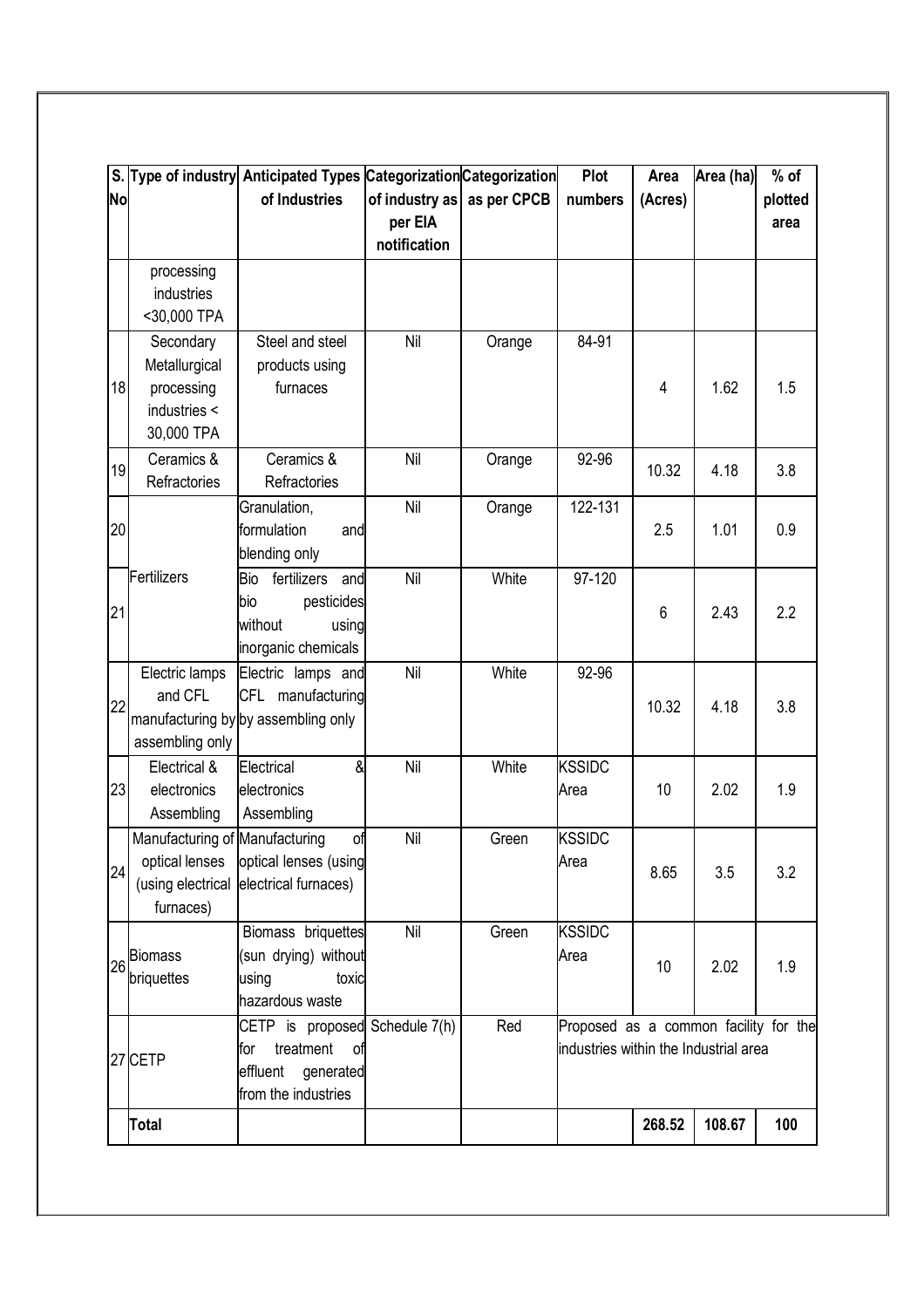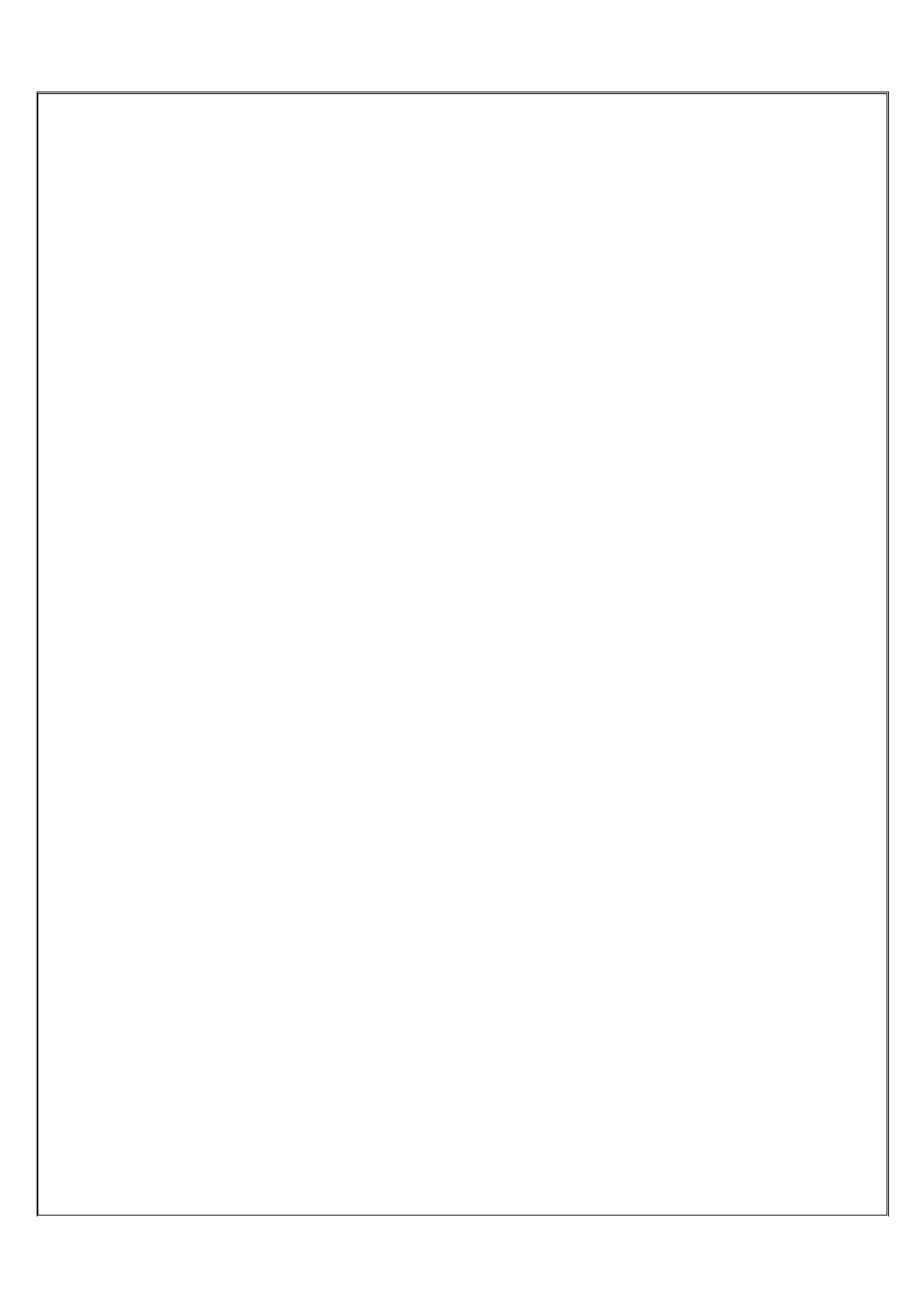## 2. ಯೋಜನೆಯ ಸ್ಥಳ

ಕರ್ನಾಟಕ ಕೈಗಾರಿಕಾ ಪ್ರದೇಶಗಳ ಅಭಿವೃದ್ಧಿ ಮಂಡಳಿಯು 149.33 ಹೆಕ್ಟೇರ್ ಪ್ರದೇಶದಲ್ಲಿ ಕೈಗಾರಿಕಾ ಪ್ರದೇಶ ಅಭಿವೃದ್ಧಿಯನ್ನು ಕರ್ನಾಟಕ ರಾಜ್ಯದ ದಾವಣಗೆರೆ ಜಿಲ್ಲೆಯ ಹರಿಹರ ತಾಲ್ಲೂಕಿನ ಸಾರಥಿ–ಕುರುಬರಹಳ್ಳಿ ಗ್ರಾಮಗಳಲ್ಲಿ ಅನುಷ್ಠಾನಗೊಳಿಸಲು ಪ್ರಸ್ತಾಪಿಸಿದೆ.

## 2.1 ಯೋಜನೆಯ ಪ್ರದೇಶದ ಪ್ರಮುಖ ಲಕ್ಷಣಗಳು ಕೋಷ್ಟಕ 2 ಯೋಜನಾ ಸ್ಥಳದ ಮತ್ತು ಸುತ್ತಮುತ್ತಲಿನ ವೈಶಿಷ್ಟ್ಯಗಳ ಪ್ರಮುಖ ಲಕ್ಷಣಗಳು

| ಕ್ರಸಂ. $\vert$          | <u>ವೈಶಿಷ್ಟ್ಯಗಳು</u>                                    | ವಿವರಣೆ                                                  |
|-------------------------|--------------------------------------------------------|---------------------------------------------------------|
|                         | ಯೋಜನೆಯ ಹೆಸರು                                           | ಸಾರತಿ ಕುರಬರಹಳ್ಳಿ ಕೈಗಾರಿಕಾ ಪ್ರದೇಶ ಒಟ್ಟು ವಿಸ್ತೀರ್ಣ 149.33 |
|                         |                                                        | ಹೆಕ್ರೇರ್                                                |
| $\overline{2}$          | ಅಭಿವೃದ್ಧಿ ಪಡಿಸುವವರು                                    | ಕರ್ನಾಟಕ ಕೈಗಾರಿಕಾ ಪ್ರದೇಶಭಿವೃದ್ಧಿ ಮಂಡಳಿ                   |
| $\overline{\mathbf{3}}$ | <u>ಯೋಜನಾ ಸ್ಥಳದ ಒಟ್ಟು ಭೂ 149.33 ಹೆಕ್ಟೇರ್ (369 ಎಕರೆ)</u> |                                                         |
|                         | ಪ್ರದೇಶ                                                 |                                                         |
| $\overline{4}$          | <u>ಯೋಜನಾ ಸ್ಥಳದ ಭೌಗೋಳಿಕ  </u>                           | ಹಳ್ಳಿ: ಸಾರಥಿ–ಕುರುಬರಹಳ್ಳಿ                                |
|                         | ಸ್ಥಳ                                                   | ತಾ:: ಹರಿಹರ                                              |
|                         |                                                        | ಜಿಲ್ಲೆ: ದಾವಣಗೆರೆ,                                       |
|                         |                                                        | ಕರ್ನಾಟಕ                                                 |
| 5                       | ಸಮುದ್ರ ಮಟ್ಟಕ್ಕಿಂತ ಎತ್ತರ                                | 531 800 540 m above MSL                                 |
| $\overline{6}$          | <u>ಹತ್ತಿರದ ಗ್ರಾಮಗಳು</u>                                | ಕರಲಹಳ್ಳಿ –ಜನಸಂಖ್ಯೆ –902                                 |
|                         |                                                        | ಕುರುಬರಹಳ್ಳಿ –ಜನಸಂಖ್ಯೆ –812                              |
| $\overline{7}$          | ಹತ್ತಿರದ ರೈಲ್ವೆ ನಿಲ್ದಾಣ                                 | ತೆಲಗಿ ರೈಲೆ ನಿಲ್ದಾಣ 8.86 ಕಿ.ಮೀ. (SSW)                    |
| $\overline{\mathbf{8}}$ | ಹೆದ್ದಾರಿ ಹತ್ತಿರದ                                       | $SH-25$ (ಶಿವಮೊಗ್ಗ–ಹೊಸಕೋಟೆ)                              |
| $\overline{9}$          | ಹತ್ತಿರದ ವಿಮಾನ ನಿಲ್ದಾಣ                                  | ಜಿಂದಾಲ್ ವಿಜಯನಗರ ವಿಮಾನ ನಿಲ್ದಾಣ 105.65ಕಿ.ಮೀ (NE)          |
|                         |                                                        | ಮಂಗಳೂರು ವಿಮಾನ ನಿಲ್ದಾಣ–206.92ಕಿಮೀ. (SSW)                 |
| 10                      | <u>ಹತ್ತಿರದ ಪ್ರಮುಖ ಪಟ್ಟಣ</u>                            | <u>ಹರಿಹರ –5.94 ಕಿಮೀ.</u>                                |
| $\overline{11}$         | ಹತ್ತಿರದ ಬಂದರು                                          | ಕಾರವಾರ್_ಬಂದರು                                           |
| $\overline{12}$         | <u>ಕಾಯ್ದಿರಿಸಿದ ಅರಣ್ಯ ದ/ ಸಂರಕ್ಷಿತ  </u>                 | 1. ಅಲಿಗಿಲವಾಡ –ಕಾಯ್ದಿರಿಸಿದ ಅರಣ್ಯ –3.57 ಕಿಮೀ. NNE         |
|                         | ಅರಣ್ಯ /ಸೂಚನೆ ವನ್ಯಜೀವಿ                                  | 2. ರಾಣಿಬೆನ್ನೂರು ಕೃಷ್ಣ ಮೃಗ ಅಭಯಾರಣ್ಯ (ESZ)- ಸಂರಕ್ಷಿತ      |
|                         | ಅಭಯಾರಣ್ಯ/ಪರಿಸರ ಸಂವೇದಿ                                  | ಅರಣ್ಯ ಪ್ರದೇಶ-4.67ಕಿಮೀ.- W                               |
|                         | ಪ್ರದೇಶಗಳ                                               |                                                         |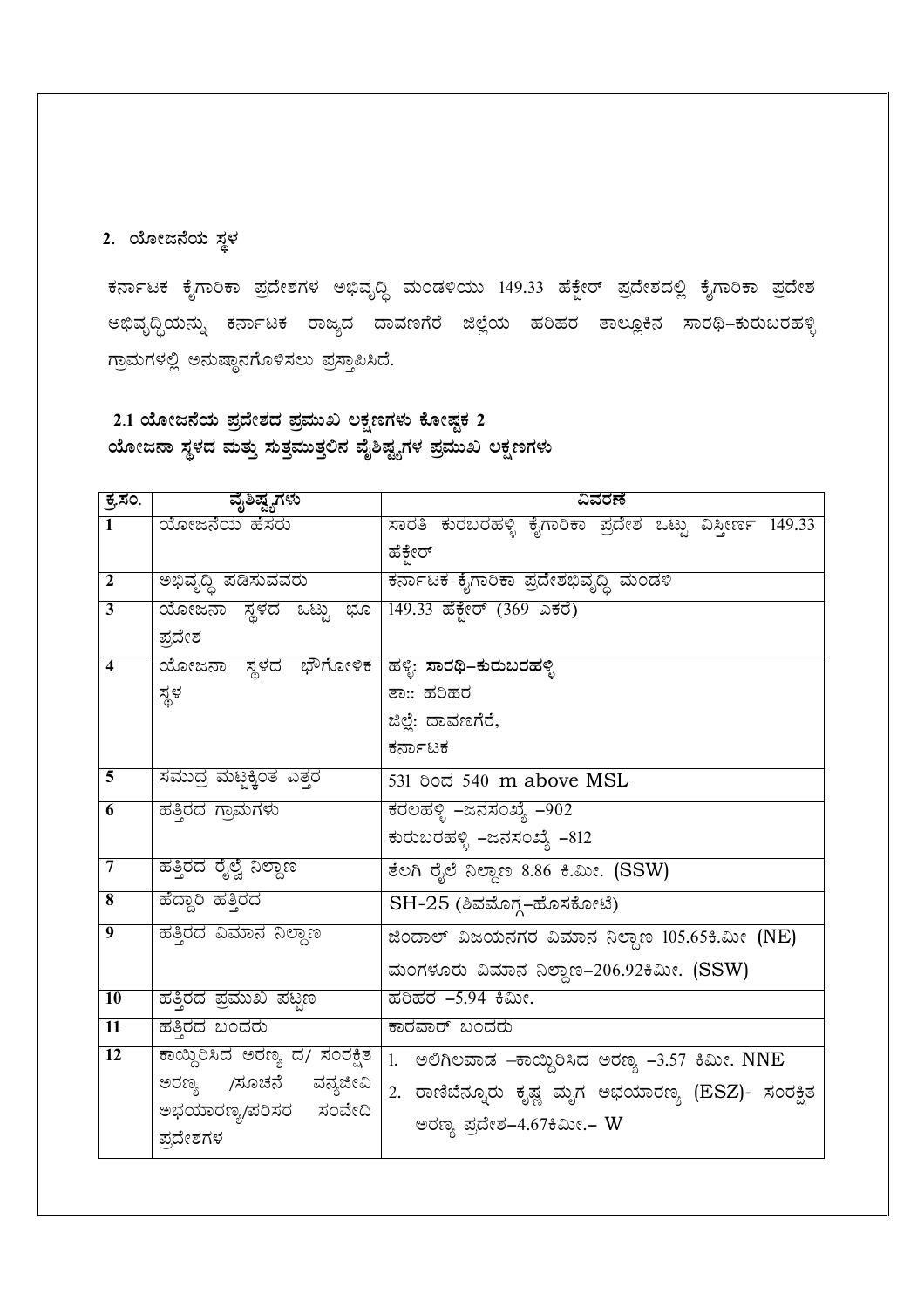|    |                      | 3. ರಾಣಿಬೆನ್ನೂರು ಕೃಷ್ಣ ಮೃಗ ಅಭಯಾರಣ್ಯ (Core)- ಸಂರಕ್ಷಿತ |  |  |  |  |  |
|----|----------------------|-----------------------------------------------------|--|--|--|--|--|
|    |                      | ಅರಣ್ಯಪ್ರದೇಶ–3.6ಕಿಮೀ.– W                             |  |  |  |  |  |
|    |                      | 4. ಜಿತನಕಟ್ಟಿ ಕಾಯ್ದಿರಿಸಿದ ಅರಣ್ಯ –10.38ಕಿಮೀ ENE       |  |  |  |  |  |
|    |                      | 5. ನಿಲಗುಂದ ಕಾಯ್ದಿರಿಸಿದ ಅರಣ್ಯ–10.52ಕಿಮೀ. NNE         |  |  |  |  |  |
|    |                      | 6. ಮೆಡ್ಲೆ ಕಾಯ್ದಿರಿಸಿದ ಅರಣ್ಯ–13.41ಕಿಮೀ. wNw          |  |  |  |  |  |
|    |                      | 7. ಹೆರೆದ ಬ್ಲಾಕ್ ಕಾಯ್ದಿರಿಸಿದ ಅರಣ್ಯ–14.95ಕಿಮೀ. NNE    |  |  |  |  |  |
|    |                      | 8. ಉಚ್ಚಂಗಿ ದುರ್ಗ ಕಾಯ್ದಿರಿಸಿದ ಅರಣ್ಯ–14.97ಕಿಮೀ. E     |  |  |  |  |  |
| 13 | ಜಲಮೂಲಗಳು             | 1. ಕಾಲುವೆ –ಕೈಗಾರಿಕಾ ಪ್ರದೇಶದಲ್ಲಿ                     |  |  |  |  |  |
|    |                      | 2. ಕಾಲುವೆ – ದಿತ್ತೂರು ಹತ್ತಿರ – 0.98ಕಿಮೀ. wsw         |  |  |  |  |  |
|    |                      | 3. ದುಗ್ಗವತ್ತಿ ಹಳ್ಳ – ಕೈಗಾರಿಕಾ ಪ್ರದೇಶದ ಹತ್ತಿರ        |  |  |  |  |  |
|    |                      | 4. ಅರಲಹಳ್ಳಿ – ಕೈಗಾರಿಕಾ ಪ್ರದೇಶದ ಹತ್ತಿರ               |  |  |  |  |  |
|    |                      | 5. ತುಂಗಭದ್ರಾ ನದಿ -.2.442 ಕಿಮೀ. Wsw                  |  |  |  |  |  |
|    |                      | 6. ಕೊಂಡಜ್ಜಿ ಕೆರೆ–5.11ಕಿಮೀ. ESE                      |  |  |  |  |  |
|    |                      | 7. ಹರಪ್ಪನಹಳ್ಳಿ ಮೂಲ ವಿತರಕರಿಂದ–6.53ಕಿಮೀ. SSE          |  |  |  |  |  |
|    |                      | 8. ಬುಧಲ/ಬೆಟ್ಟೂರಹಳ್ಳ –6.53ಕಿಮೀ. SSE                  |  |  |  |  |  |
|    |                      | 9. ಅಲಗಿಲವಾಡ ಕೆರೆ - 9.14ಕಿಮೀ. N NE                   |  |  |  |  |  |
|    |                      | 10. ಸ್ಯಾಗಲಿ ಹಳ್ಳಿ –10.29ಕಿ.ಮೀ. SSW                  |  |  |  |  |  |
|    |                      | 11. ಹಳ್ಳಿಕೆರೆ ಕೆರೆ -11.41ಕಿಮೀ. E                    |  |  |  |  |  |
|    |                      | 12. ಕುಂಚೂರು ಕೆರೆ -12.30ಕಿಮೀ. N                      |  |  |  |  |  |
|    |                      | 13. ಮೆಡ್ಲೇರಿ ಕೆರೆ –12.76ಕಿಮೀ. WNw                   |  |  |  |  |  |
| 14 | ರಾಷ್ಟೀಯ<br>ಉದ್ಯಾನಗಳು | ರಾಣಿಬೆನ್ನೂರು ಕೃಷ್ಣ ಮೃಗ ಅಭಯಾರಣ್ಯ (ESZ)- ಸಂರಕ್ಷಿತ     |  |  |  |  |  |
|    | ವನ್ಯಜೀವಿ ಅಭಯಾರಣ್ಯ    | ಅರಣ್ಯ ಪ್ರದೇಶ–4.67ಕಿಮೀ.– W                           |  |  |  |  |  |
|    |                      | ರಾಣಿಬೆನ್ನೂರು ಕೃಷ್ಣ ಮೃಗ ಅಭಯಾರಣ್ಯ (Core)- ಸಂರಕ್ಷಿತ    |  |  |  |  |  |
|    |                      | ಅರಣ್ಯಪ್ರದೇಶ–3.6ಕಿಮೀ.– W                             |  |  |  |  |  |
|    |                      |                                                     |  |  |  |  |  |

## 2.2 ಕಾರ್ಯಾಚರಣೆಯ ಪ್ರಮಾಣ

ಉದ್ದೇಶಿತ ಯೋಜನಾ ಸ್ಥಳದ ಒಟ್ಟು ವಿಸ್ತೀರ್ಣ 149.33 ಹೆಕ್ಟೇರ್. ಇದರಲ್ಲಿ 31.83 ಹೆಕ್ಟೇರ್ (78.65 ಎಕರೆ) ಅನ್ನು ಕೆಎಸ್ಎಸ್ಐಡಿಸಿ ಗೆ ನೀಡಲಾಗಿದೆ ಮತ್ತು ಉಳಿದ 117.5 ಹೆಕ್ಟೇರ್ (290.35 ಎಕರೆ) ಕೆಐಎಡಿಬಿಯಿಂದ ಅಭಿವೃದ್ಧಿ ಹೊಂದಬಹುದಾದ ಪ್ರದೆಶವಾಗಲಿದೆ. ಅಭಿವೃದ್ಧಿ ಪಡಿಸಲು ಉದ್ದೇಶಿಸಲಾದ ಪ್ರದೇಶ 369 ಎಕರೆ ಉದ್ದೇಶಿತ ಕೈಗಾರಿಕಾ ಪ್ರದೇಶ ಅಭಿವೃದ್ಧಿಗಾಗಿ ಕೆಐಎಡಿಬಿ ಸಂಪೂರ್ಣ ಭೂಮಿಯನ್ನು ಸ್ವಾಧೀನಪಡಿಸಿಕೊಂಡಿದೆ.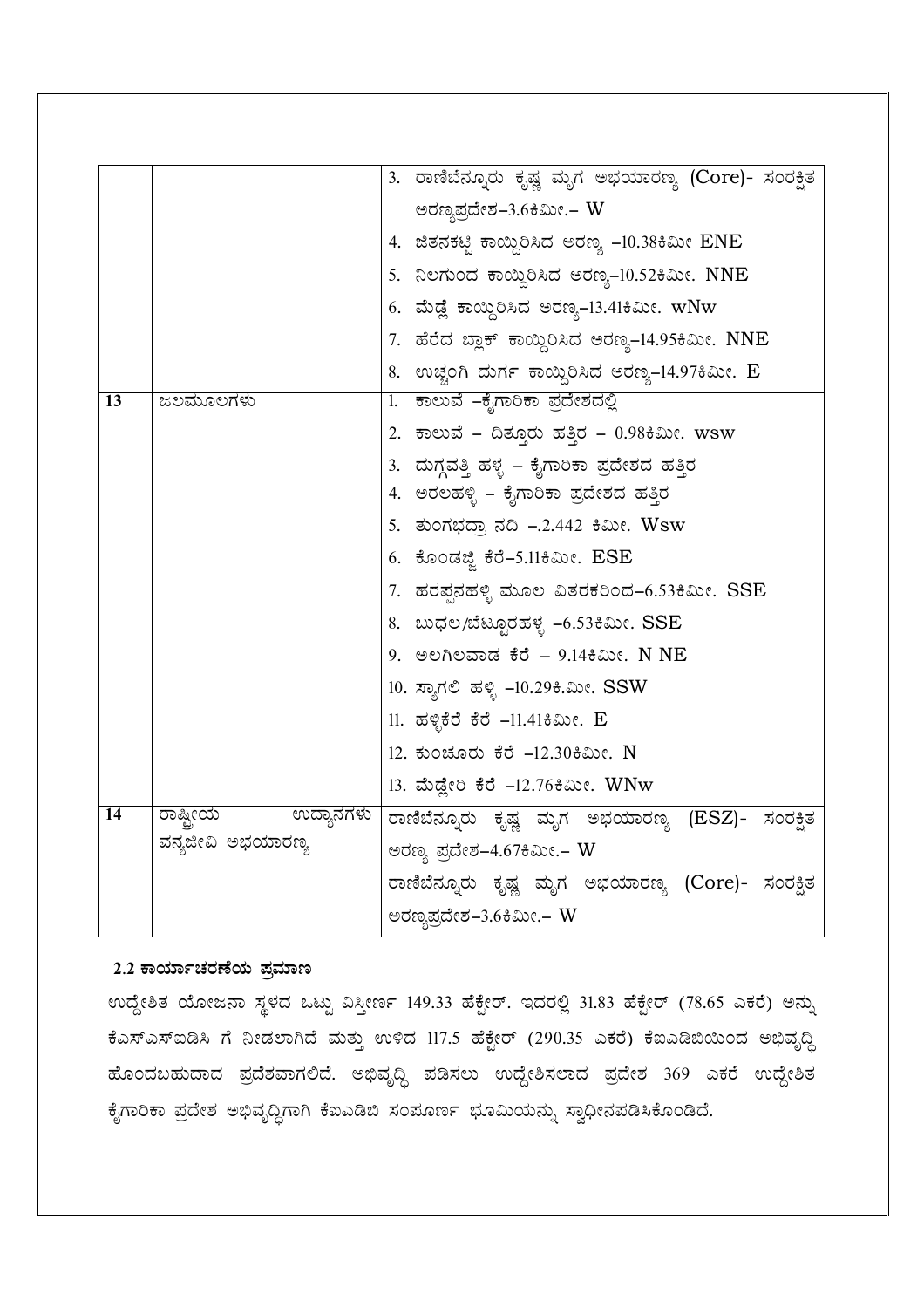ಪ್ರಮುಖ ಅಭಿವೃದ್ಧಿಯು ಕೈಗಾರಿಕಾ ಪ್ರದೇಶವಾಗಿದ್ದು, ಕೈಗಾರಿಕೆಯ ಗಾತ್ರವನ್ನು ಆಧರಿಸಿ ಪ್ಲಾಟ್ಗಳನ್ನು ಅಭಿವೃದ್ಧಿಪಡಿಸಲು ಯೋಜಿಸಲಾಗಿದೆ. ಕೆಐಎಡಿಬಿ ಪ್ರಸ್ತಾಪಿತ ಕೈಗಾರಿಕಾ ಪ್ರದೇಶದಲ್ಲಿ 151 ಸಂಖ್ಯೆಯ ಕೈಗಾರಿಕಾ ಪ್ಲಾಟ್ಗಳನ್ನು ಅಭಿವೃದ್ಧಿಪಡಿಸಲು ಪ್ರಸ್ತಾಪಿಸಿದೆ. ಕೈಗಾರಿಕಾ ಪ್ಲಾಟ್ಗಳ ಹೊರತಾಗಿ, ನೀರು ಸರಬರಾಜು ವ್ಯವಸ್ಥೆ, ಮಳೆನೀರು ಒಳಚರಂಡಿ ವ್ಯವಸ್ಥೆ, ಆಡಳಿತ ಕಟ್ಟಡ, ಮರಸಭೆಯ ಘನತ್ಯಾಜ್ಯ ನಿರ್ವಹಣಾ ಪ್ರದೇಶ, ಪಾರ್ಕಿಂಗ್ ಪ್ರದೇಶ, ಸಿಇಟಿಪಿ, ಸಿಎಸ್ಟಿಪಿ ಹಸಿರು ಪಟ್ಟಿ ಬಫರ್, ವಾಣಿಜ್ಯ ಪ್ರದೇಶ ಮುಂತಾದ ಸಾಮಾನ್ಯ ಸೌಲಭ್ಯಗಳನ್ನು ಯೋಜನೆಗೆ ಪ್ರಸ್ತಾಪಿಸಲಾಗಿದೆ. ಪ್ರಸ್ತಾಪಿತ ಕೈಗಾರಿಕಾ ಪ್ರದೇಶಕ್ಕೆ ಪ್ರದೇಶ ವಿಂಗಡಣೆಯನ್ನು ಕೋಷ್ಟಕ 3 ರಲ್ಲಿ ನೀಡಲಾಗಿದೆ.

## ಕೋಷ್ಟಕ–3 ಯೋಜನಾ ಪ್ರದೇಶದ ವರ್ಗೀಕರಣ

| <u>ಕ್ರಸಂ.</u>           | ವಿವರಣೆ               |                                | ಪ್ರಸ್ತಾಪಿಸಲಾದ ಪ್ರದೇಶ       |                           |
|-------------------------|----------------------|--------------------------------|----------------------------|---------------------------|
|                         |                      | <u>ವಿಸೀರ್ಣ ಹೆಕ್ಟೇರ್ನಲ್ಲಿ  </u> | <u>ವಿಸೀರ್ಣ ಎಕರೆಯಲ್ಲಿ</u>   | ಶೇಕಡವಾರು ವಿಸ್ತೀರ್ಣ        |
| $\mathbf{1}$            | ಕೈಗಾರಿಕೆಗಾಗಿ         | 76.84                          | 189.87                     | 65.39                     |
| $\overline{2}$          | ವಾಣಿಜ್ಯ ಪ್ರದೇಶ       | 3.25                           | 8.02                       | 2.77                      |
| $\overline{\mathbf{3}}$ | ರಸ್ತೆಗಳು             | 12.68                          | 31.33                      | 10.80                     |
| $\overline{\mathbf{4}}$ | ಉದ್ಯಾನವನ<br>_ಮತ್ತು   | 6.12                           | 15.12                      | 5.20                      |
|                         | ಬಯಲು ಪ್ರದೇಶ          |                                |                            |                           |
| 5                       | ಬಫರ್ (ಹಸಿರು ಪಟ್ಟಿ)   | 5.77                           | 14.25                      | 4.91                      |
| $\overline{6}$          | ಪಾರ್ಕಿಂಗ್            | 5.96                           | 14.73                      | 5.08                      |
| 7                       | ಉಪಯುಕ್ತತೆಗಳು         | 3.53                           | 8.73                       | 3.00                      |
| $\overline{\bf 8}$      | ಸೌಕರ್ಯಗಳು            | 2.41                           | 5.98                       | 2.05                      |
| $\overline{9}$          | ಕಾಲುವೆಗಳು            | 0.94                           | 2.32                       | 0.80                      |
|                         | ಒಟ್ಟು                | 290.35                         | 117.50                     | <b>100</b>                |
| <u>ಕ್ರಸಂ.</u>           | ವಿವರಣೆ               |                                | ಪ್ರಸ್ತಾಪಿಸಲಾದ ಪ್ರದೇಶ       |                           |
|                         |                      | <u>ವಿಸೀರ್ಣ ಹೆಕ್ಟೇರ್ನಲ್ಲಿ  </u> | <u>ವಿಸ್ತೀರ್ಣ ಎಕರೆಯಲ್ಲಿ</u> | <u>ಶೇಕಡವಾರು ವಿಸ್ತೀರ್ಣ</u> |
| $\overline{11}$         | ಕೆ.ಎಸ್.ಎಸ್.ಐ.ಡಿ.ಸಿ.  | 20.24                          | $\overline{50}$            |                           |
|                         | ಪ್ರದೇಶದ ಉದ್ದೇಶಕ್ಕಾಗಿ |                                |                            |                           |
| $\overline{13}$         | ಈಗಾಗಲೇ<br>ಇರುವ       | 11.59                          | 28.65                      |                           |
|                         | ಕೆ.ಎಸ್.ಎಸ್.ಐ.ಡಿ.ಸಿ.  |                                |                            |                           |
|                         | ಪ್ರದೇಶ               |                                |                            |                           |
|                         | ಒಟ್ಟು                | 149.33                         | 369.00                     |                           |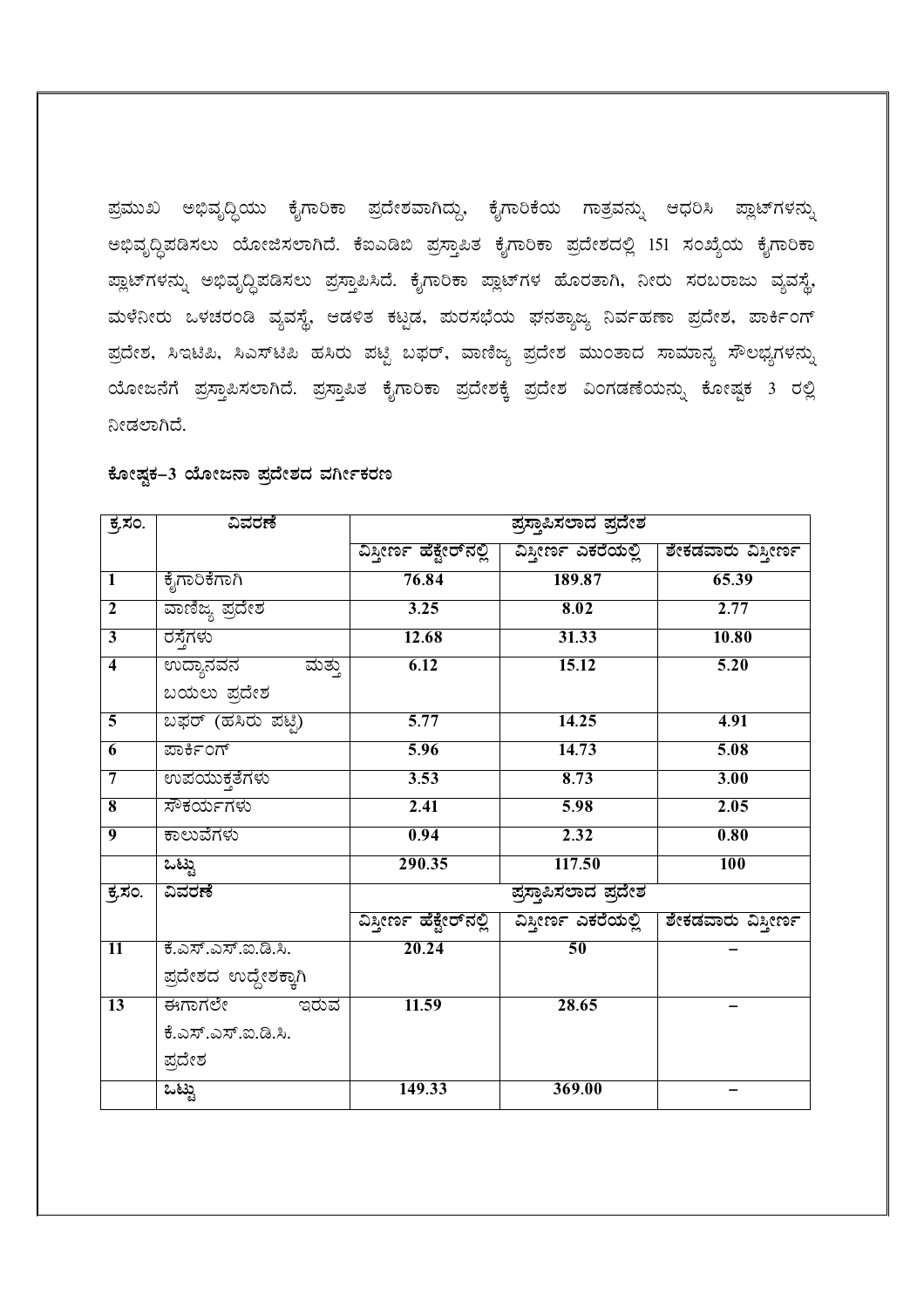## 2.3 ನೀರಿನ ಅವಶ್ಯಕತೆ 2.4 2.3.1 ನಿರ್ಮಾಣ ಹಂತ

ನಿರ್ಮಾಣ ಹಂತಕ್ಕೆ ನೀರಿನ ಅವಶ್ಯಕತೆ 65 ಕೆಎಲ್ಡ ಎಂದು ಅಂದಾಜಿಸಲಾಗಿದೆ. ರಸ್ತೆಗಳು ಚಂಡಮಾರುತದ ನೀರಿನ ಒಳಚರಂಡಿ, ಆಡಳಿತ ಕಟ್ಟಡ, ವಿದ್ಯುತ್ ಸರಬರಾಜು ವೃತ್ತಿಪರ ಆರೋಗ್ಯ ಕೇಂದ್ರ, ನೀರು ಸರಬರಾಜು ವ್ಯವಸ್ಥೆಯನ್ನು ಕೆಐಎಡಿಬಿ ನಿರ್ಮಿಸಲಿದೆ. ನಿರ್ಮಾಣ ಹಂತದಲ್ಲಿ ಸಉಮಾರು 100 ಉದ್ಯೋಗಿಗಳು ಕಾರ್ಯನಿರ್ವಹಿಸಲಿದ್ದಾರೆ. ನಿರ್ಮಾಣದ ಸಮಯದಲ್ಲಿ ನೀರಿನ ಅವಶ್ಯಕತೆ ಹಂತವನ್ನು ಖಾಸಗಿ ನೀರು ಸರಬರಾಜುದಾರರಿಂದ ಪಡೆಯಲಾಗುತದೆ.

#### $2.3.2$  ಕಾರ್ಯಾಚರಣೆಯ ಹಂತ:

ಕಾರ್ಯಾಚರಣೆಯ ಹಂತಕ್ಕೆ ಒಟ್ಟು ನೀರಿನ ಅವಶ್ಯಕತೆ 4400 ಕೆಎಲ್ಡ ಎಂದು ಅಂದಾಜಿಸಲಾಗಿದೆ. 2350 ಕೆ.ಎಲ್.ಡಿ. ಶುದ್ಧ ನೀರಿನ ಅವಶ್ಯಕತೆಯನ್ನು ತುಂಗಭಧ್ರಾ ನದಿಯಿಂದ ಹೊರತೆಗೆಯಲು ಉದ್ದೇಶಿಸಲಾಗಿದೆ ಅದು ಸದರಿ ಪ್ರದೆಶದಿಂದ ಸುಮಾರು 2.42 ಕೀ ಮೀ ದೂರದಲ್ಲಿದೆ.

ಸಂಸ್ಕರಿಸಿದ ತ್ಯಜ್ಯ ನೀರಿನ ಮರುಬಳಕೆಯಿಂದ 2050 ಏಐಆ ಹೂರೈಸಲಾಗುತ್ತದೆ.

243 KLD ಯ ಚರಂಡಿ ನೀರನ್ನು 300 KLD ನ ಸಾಮಾನ್ಯ STP ಯಲ್ಲಿ ಸಂಸ್ಕರಿಸಲಗುತ್ತದೆ ಮತ್ತು 243 KLD ಯ ಸಂಸ್ಕರಿಸಿದ ಚರಂಡಿ ನೀರನ್ನು ಹಸಿರು ಪಟ್ಟಿಯ ಅಭಿವೃದ್ಧಿಗಾಗಿ ಮರುಬಳಕೆ ಮಾಡಲಾಗುತ್ತದೆ.

### ವಿದ್ಯುತ್ ಮತ್ತು ಇಂಧನ ಅವಶ್ಯಕತೆ

ಕೈಗಾರಿಕಾ ಪ್ರದೇಶಕ್ಕೆ ವಿದ್ಯುತ್ ಅವಶ್ಯಕ್ಕೆ 23 ಎಂವಿಎ ಎಂದು ಅಂದಾಜಿಸಲಾಗಿದೆ. ಇದಲ್ಲದೆ  $2x250$  ಕೆವಿಎ ಮತ್ತು 1x500 ಕೆವಿಎ ಡಿಜಿ ಸೆಟ್ಗಳನ್ನು ಸಾಮಾನ್ಯ ಸೌಲಭ್ಯಗಳಿಗಾಗಿ ಪವರ್ ಬ್ಯಾಕ್ ಅಪ್ ಆಗಿ ಪ್ರಸ್ತಾಪಿಸಲಾಗಿದೆ. ಸಂಬಂಧಿತ ಕೈಗಾರಿಕೆಗಳು ವಿದ್ಯುತ್ ಶಕ್ತಿ ವೈಫಲ್ಯದ ಸಂದರ್ಭದಲ್ಲಿ ತಮ್ಮದೇ ಬ್ಯಾಕ್ ಅಪ್ ಅನ್ನು ಹೊಂದಿರುತ್ತವೆ.

## 2.5 ಘನತ್ಯಾಜ್ಯ ಉತ್ಪಾದನೆ ಮತ್ತು ನಿರ್ವಹಣೆ

## 2.5.1 ಪುರಸಭೆಯ ಘನತ್ನಾಜ್ಯ ಉತ್ಪಾದನೆ ಮತ್ತು ನಿರ್ವಹಣೆ

ಕಾರ್ಯಾಚರಣೆಯ ಹಂತದಲ್ಲಿ, ಮುನ್ನಿಪಲ್ ಘನತ್ಯಾಜ್ಯದ ದೈನಂದಿನ ಉತ್ಪಾದನೆ 2700 ಕೆ.ಜಿ. ತ್ಯಾಜ್ಯಗಳನ್ನು ಸಂಬಂಧಪಟ್ಟ ಕೈಗಾರಿಕೆಗಳು ಬೇರ್ಪಡಿಸುತ್ತವೆ. ಸಾವಯವ ತ್ಯಾಜ್ಯಗಳನ್ನು ಸಾಮಾನ್ಯ ಮುನ್ನಿಪಲ್ ಘನತ್ಯಾಜ್ಯ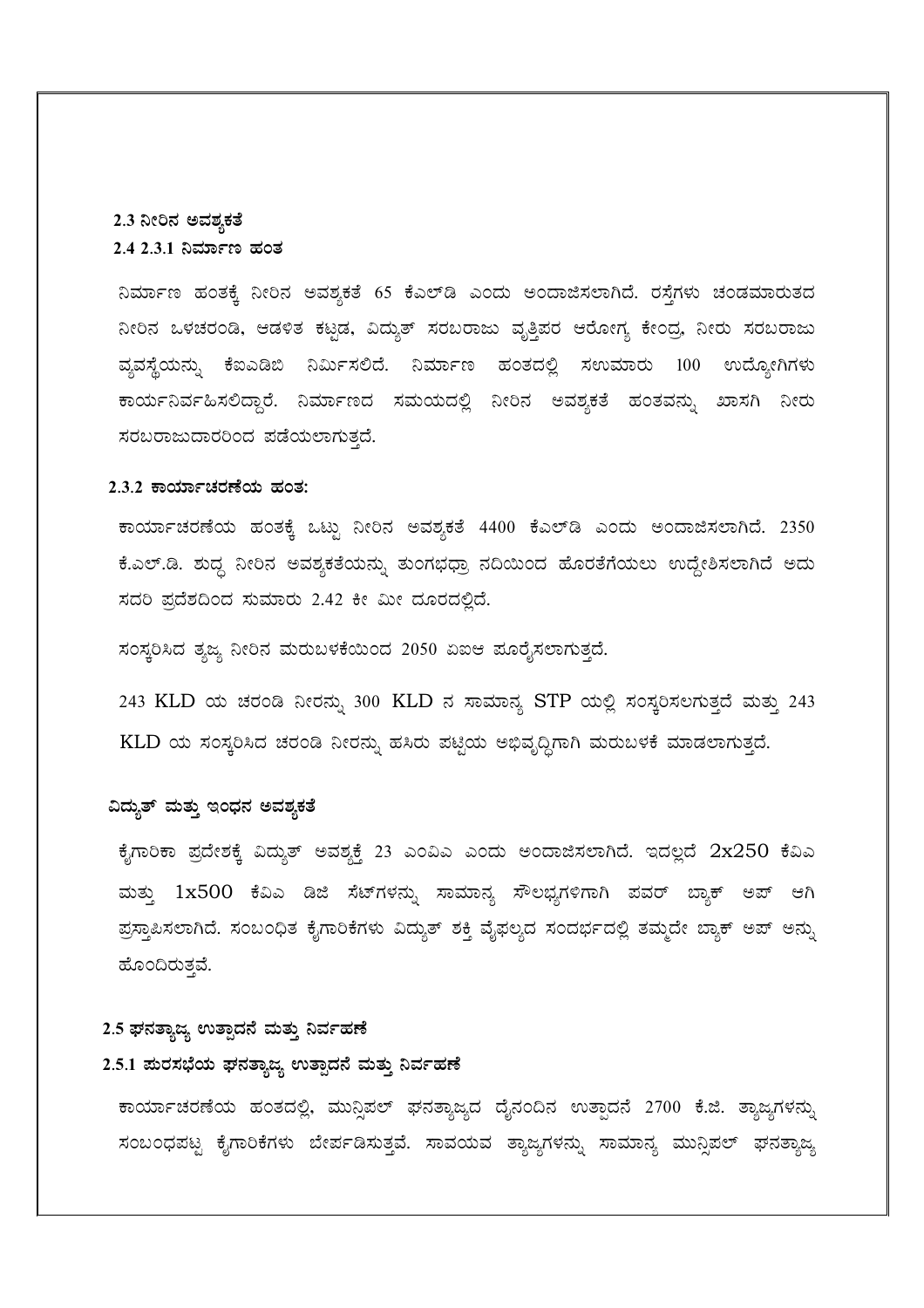ಸಂಸ್ಕರಣಾ ಪ್ರದೇಶಕ್ಕೆ ಕಳುಹಿಸಲಾಗುತ್ತದೆ. ಮರಸಭೆಯ ತ್ಯಾಜ್ಯ ಸಂಸ್ಕರಣೆಗೆ ಮೀಸಲಿಟ್ಟಿರುವ ಸ್ಥಳದಲ್ಲಿ ಇದನ್ನು ಕಂಪೋಸ್ಟ್ ಮಡಲಾಗುತ್ತದೆ. ಹಸಿರು ಪಟ್ಟಿ ಅಭಿವೃದ್ಧಿಗೆ ಕಾಂಪೋಸ್ಟ್ ಅನ್ನು ಗೊಬ್ಬರವಾಗಿ ಬಳಸಲಾಗುತ್ತದೆ. ಅಜೈವಿಕ ತ್ಯಾಜ್ಯಗಳನ್ನು ಮರುಬಳಕೆದಾರರಿಗೆ ಮಾರಾಟ ಮಡಲಾಗುತ್ತದೆ. ಸಾಮಾನ್ಯ ಸೌಕರ್ಯಗಳಿಗಾಗಿ ನಿಗದಿಪಡಿಸಿದ ಪ್ರದೇಶದಲ್ಲಿ ಪರಸಭೆಯ ಘನತ್ಯಾಜ್ಯ ಸಂಸ್ಕರಣೆಗೆ ಸುಮಾರು 1.0 ಎಕರೆ ಹಂಚಿಕೆ ಮಾಡಲಾಗುತ್ತದೆ.

#### 2.5.2 ನಿರ್ಮಾಣ ತ್ಯಾಜ್ಯ ನಿರ್ವಹಣೆ

ಹೆಚ್ಚಿನ ನಿರ್ಮಾಣ ಸಾಮಗ್ರಿಗಳಾದ ಮಣ್ಣು, ಇಟ್ಟಿಗೆಗಳು, ಕಾಂಕ್ರೀಟ್ಗಳನ್ನು ಬ್ಯಾಕ್ ಫಿಲ್ಲಿಂಗ್, ರಸ್ತೆ ನಿರ್ಮಾಣ, ಉಪ–ದರ್ಜೆಯ ತಯಾರಿಕೆ ಇತ್ಯಾದಿಗಳಲ್ಲಿ ಮರುಬಳಕೆ ಮಾಡಲಾಗುತ್ತದೆ. ನಿರ್ಮಾಣ ಮತ್ತು ಕೆಡವುವಿಕೆ ತ್ಯಾಜ್ಯ ನಿಯಮಗಳು 2016 ರ ಪ್ರಕಾರ ಲೋಹಗಳು, ಮರದ ತುಣುಕುಗಳು ಮತ್ತು ಬಿಟುಮೆನ್ ಜಂಕ್ಗಳನ್ನು ರಸ್ತೆ ಹಾಕುವ ಉದ್ದೇಶಕ್ಕಾಗಿ ಬಳಸಲಾಗುತ್ತದೆ ಅಥವಾ ಹೊರಗೆ ವಿಲೇವಾರಿ ಮಾಡಲಾಗುತ್ತದೆ. ಸ್ಥಳದಲ್ಲೇ ವಸ್ತುಗಳನ್ನು ಮರುಬಳಕೆ ಮಾಡುವುದು ಮತ್ತು /ಅಥವಾ ನಿರ್ಮಾಣದಲ್ಲಿ ಬೆಳೆಸಿ ಉಳಿದ ವಸ್ತುಗಳನ್ನು ದಾನ ಮಾಡುವುದು/ ಮಾರಾಟ ಮಾಡುವುದು ವರ್ಜಿನ್ ವಸ್ತುಗಳ ಬಳಕೆ ಮತ್ತು ತ್ಯಾಜ್ಯ, ವಿಲೇವಾರಿ ವೆಚ್ಚವನ್ನು ಕಡಿಮೆ ಮಡುತ್ತದೆ. ಸಸ್ಯ ಮತ್ತು ದಹನಕಾರಿ ತ್ಯಾಜ್ಯವನ್ನು ಸ್ಥಳದಲ್ಲಿ ಸುಡುವುದಿಲ್ಲ. ಮರುಬಳಕೆ ಮಾಡಬಹುದಾದ ಅಜೈವಿಕ ತ್ಯಾಜ್ಯವನ್ನು (ಉದಾ:ಉತ್ಖನನ ಮಾಡಿದ ಮರಳು) ಒಳಚರಂಡಿಗಳೀಂದ ದೂರ ಸಂಗ್ರಹಿಸಲಾಗುತ್ತದೆ ಮತ್ತು ಅಗತ್ಯವಿರುವ ಕಡೆಗಳಲ್ಲಿ ಭರ್ತಿ ಮಾಡಲು ಬಳಸಾಗುತ್ತದೆ. ಹಾನಿಗೊಳಗಾದ ಕೊಳವೆಗಳು, ಫಾರ್ಮ್ ವರ್ಕ್ ಮತ್ತು ಇತರ ನಿರ್ಮಾಣ ಸಾಮಗ್ರಿಗಳಂತಹ ಬಳಕೆಯಾಗದ ನಿರ್ಮಾಣ ತ್ಯಾಜ್ಯವನ್ನು ಅನುಮೋದಿತ ಡಂಪ್ ಸೈಟ್ನಲ್ಲಿ ವಿಲೇವಾರಿ ಮಾಡಲಾಗುತ್ತದೆ.

#### 2.5.3 ಅಪಾಯಕಾರಿ ತ್ಯಾಜ್ಯ ಉತ್ಪಾದನೆ ಮತ್ತು ನಿರ್ವಹಣೆ

ಸಂಬಂಧಿತ ಕೈಗಾರಿಕೆಗಳು ತಮ್ಮ ಆವರಣದಲ್ಲಿ ಅಪಾಯಕಾರಿ ತ್ಯಾಜ್ಯವನ್ನು ಸಂಗ್ರಹಿಸಲು ತಮ್ಮದೇ ಆದ ಶೇಕರಣಾ ಪ್ರದೇಶವನ್ನು ಹೊಂದಿರುತ್ತವೆ. ಅಪಾಯಕಾರಿ ಮತ್ತು ಇತರ ತ್ಯಾಜ್ಯಗಳ (ನಿರ್ವಹಣೆ ಮತ್ತು ಅಂತರ ಗಡಿ ಸಾಗಣೆ) ನಿಯಮಗಳು 2016 ರ ಪ್ರಕಾರ ಸಂಬಂಧಪಟ್ಟ ಕೈಗಾರಿಕೆಗಳು ಉತ್ಪತ್ತಿಯಾಗುವ ಅಪಾಯಕಾರಿ ತ್ಯಾಜ್ಯಗಳನ್ನು ಹತ್ತಿರದ ಅಧಿಕೃತ ಮರುಬಳಕೆದಾರರು /ಮಾರಾಟಗಾರರು/ಸಂಸ್ಕರಣೆ ಸಂಗ್ರಹಣೆ ಮತ್ತು ವಿಲೇವಾರಿ ಸೌಲಭ್ಯಗಳಿಗೆ ಮರುಬಳಕೆ/ ವಿಲೇವಾರಿಗಾಗಿ ಕಳಿಸುತ್ತೇವೆ.

ಸಾಮಾನ್ಯ ತ್ಯಾಜ್ಯ ನೀರು ಸಂಸ್ಕರಣಾ ಘಟಕದಲ್ಲಿ ಉತ್ಪತ್ತಿಯಾಗುವ ರೊಚ್ಚು ಹಾಗೂ ಎ.ಟಿ.ಎಫ್.ಡಿ ಇಂದ ಉತ್ಪತ್ತಿಯಾಗುವ ಉಪ್ಪನ್ನು ಕೈಗಾರಿಕಾ ಪ್ರದೇಶದೊಳಗೆ ಗೊತ್ತುಪಡಿಸಿದ ಪ್ರದೇಶದಲ್ಲಿ ಸಂಗ್ರಹಿಸಲಾಗುತ್ತದೆ ಮತ್ತು ಹತ್ತಿರದ ಸಂಸ್ಕರಣೆ ಸಂಗ್ರಹಣೆ ಹಾಗೂ ವಿಲೇವಾರಿ ಸೌಲಭ್ಯ ಸೌಲಭ್ಯಕ್ಕೆ ವಿಲೇವಾರಿ ಮಾಡಲಾಗುತ್ತದೆ.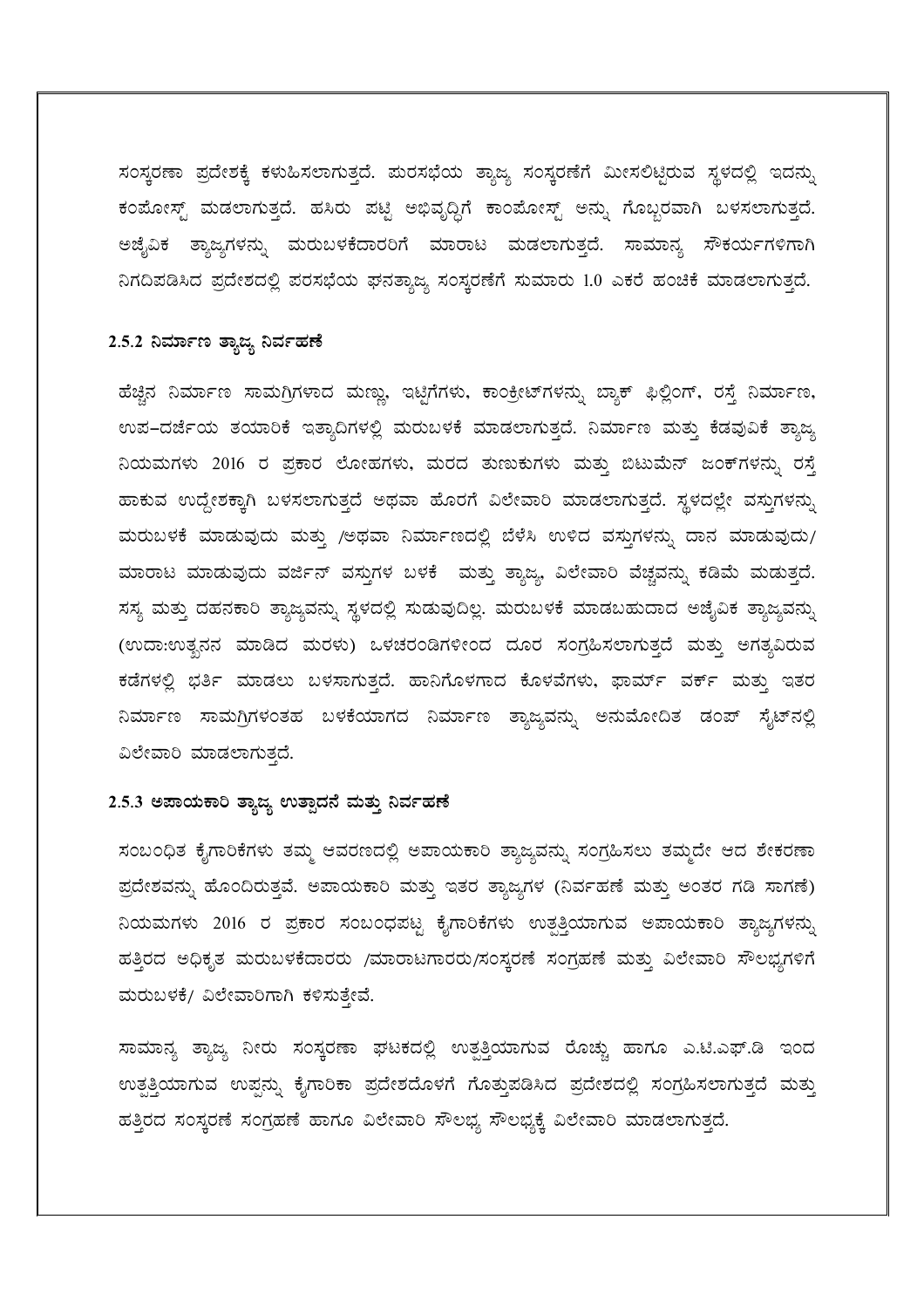## 2.6 ಮಾನವಶಕ್ತಿ ಅವಶ್ಯಕತೆ

ನಿರ್ಮಾಣ ಹಂತದಲ್ಲಿ ಮಾನವ ಶಕ್ತಿಯ ಅವಶ್ಯಕತೆ ಸಂಖ್ಯೆ 100 ಆಗಿರುತ್ತದೆ. ಮತ್ತು ಕಾರ್ಯಾಚರಣೆಯ ಹಂತದಲ್ಲಿ, ಮನುಷ್ಯನ ಶಕ್ತಿಯ ಅವಶ್ಯಕತೆ 6200 ಸಂಖ್ಯೆ

## 2.7 ಯೋಜನಾ ವೆಚ್ಚ

ಉದ್ದೇಶಿತ ಕೈಗಾರಿಕಾ ಪ್ರದೇಶ ಅಭಿವೃದ್ಧಿಯನ್ನು 149.33 ಹೆಕ್ಟೇರ್ ಪ್ರದೇಶದಲ್ಲಿ ಕೈಗೊಳ್ಳುಲಾಗುವುದು, ಇದರಲ್ಲಿ ಭೂಮಿ, ಮೂಲಸೌಕರ್ಯ ಅಭಿವೃದ್ಧಿ ಮತ್ತು ಪರಿಸರ ನಿರ್ವಹಣೆ ಸೇರಿವೆ. ಅಂದಾಜು ಯೋಜನಾ ವೆಚ್ಚ ರೂ. 53.22 ಕೋಟಿಗಳು

## 3.0 ಪರಿಸರ ಮೂಲದಾರ ದತ್ತಾಂಶ

ಮೂಲದಾರ ದತ್ತಾಂಶವನ್ನು ಜನವರಿ 2021 ರಿಂದ ಮರ್ಚ್ 2021 ರವರೆಗೆ ಸಂಗ್ರಹಿಸಲಾಗಿದೆ.

## 3.1 ಪ್ರದೇಶದ ಸೂಕ್ಷ್ಯ/ ಸ್ಥಳೀಯ ಹವಾಮಾನ

| ಕ್ರಸಂ.         | ನಿಯತಾಂಕಗಳು                               | ಅವಲೋಕನ                         |
|----------------|------------------------------------------|--------------------------------|
|                | ತಾಪಮಾನ                                   | ಕನಿಷ್ಠ ತಾಪಮಾನ 12º $\rm C$      |
|                |                                          | ಗರಿಷ್ಠ ತಾಪಮಾನ 27.5 $\rm ^{o}C$ |
|                |                                          | ಸರಾಸರಿ ತಾಪಮಾನ $27.5$ °C        |
| 2              | ಸರಾಸರಿ ಸಾಪೇಕ್ಷ ಆರ್ದ್ರತೆ                  | 43.91 $\rm ^{o}C$              |
| $\overline{3}$ | ಸರಾಸರಿ ಗಾಳಿಯ ವೇಗ                         | 2.37 $m/s$                     |
| $\overline{4}$ | ಮೇಲ್ವಿಚಾರಣೆಯ ಸಮಯದಲ್ಲಿ ಪ್ರಮುಖ ಗಾಳಿ ದಿಕ್ಕು | East to West                   |

## 3.2 ಪರಿವೇಷ್ಣಕ ವಾಯು ಗುಣಮಟ್ಟ

ಅಧ್ಯಯನ ಪ್ರದೇಶದೊಳಗಿನ ಸಿಪಿಸಿಬಿ ಮರ್ಗಸೂಚಿಗಳ ಪ್ರಕಾರ 12 ನಿಯತಾಂಕಗಳಿಗೆ 8 ಸ್ಥಳಗಳಲ್ಲಿ ಪರಿವೇಷ್ಠಕ ವಾಯು ಗುಣಮಟ್ಟವನ್ನು ಮಾಪನ ಮಾಡಲಾಗಿದೆ. ಅಧ್ಯಯನದ ಅವಧಿಯ ಸರಾಸರಿ ಮೂಲದಾರ ಮಟ್ಟಗಳು (ಜನವರಿ 2021 – ಮಾರ್ಚ್ 2021) ಕೆಳಗೆ ನೀಡಲಾಗಿದೆ.

- $\bullet$  PM10 48.32 ರಿಂದ 55.24 ಮೈಕ್ರೋಗ್ರಾಮ್/ಘನ ಮೀಟರ್
- 20.03 ರಿಂದ 25.13 ಮೈಕ್ರೋಗ್ರಾಮ್/ಘನ ಮೀಟರ್  $\bullet$  PM2.5
- 8.74 ರಿಂದ 14.28 ಮೈಕ್ರೋಗ್ರಾಮ್/ಘನ ಮೀಟರ್  $SO<sub>2</sub>$
- $NOx$ 19.58 ರಿಂದ 25.36 ಮೈಕ್ರೋಗ್ರಾಮ್/ಘನ ಮೀಟರ್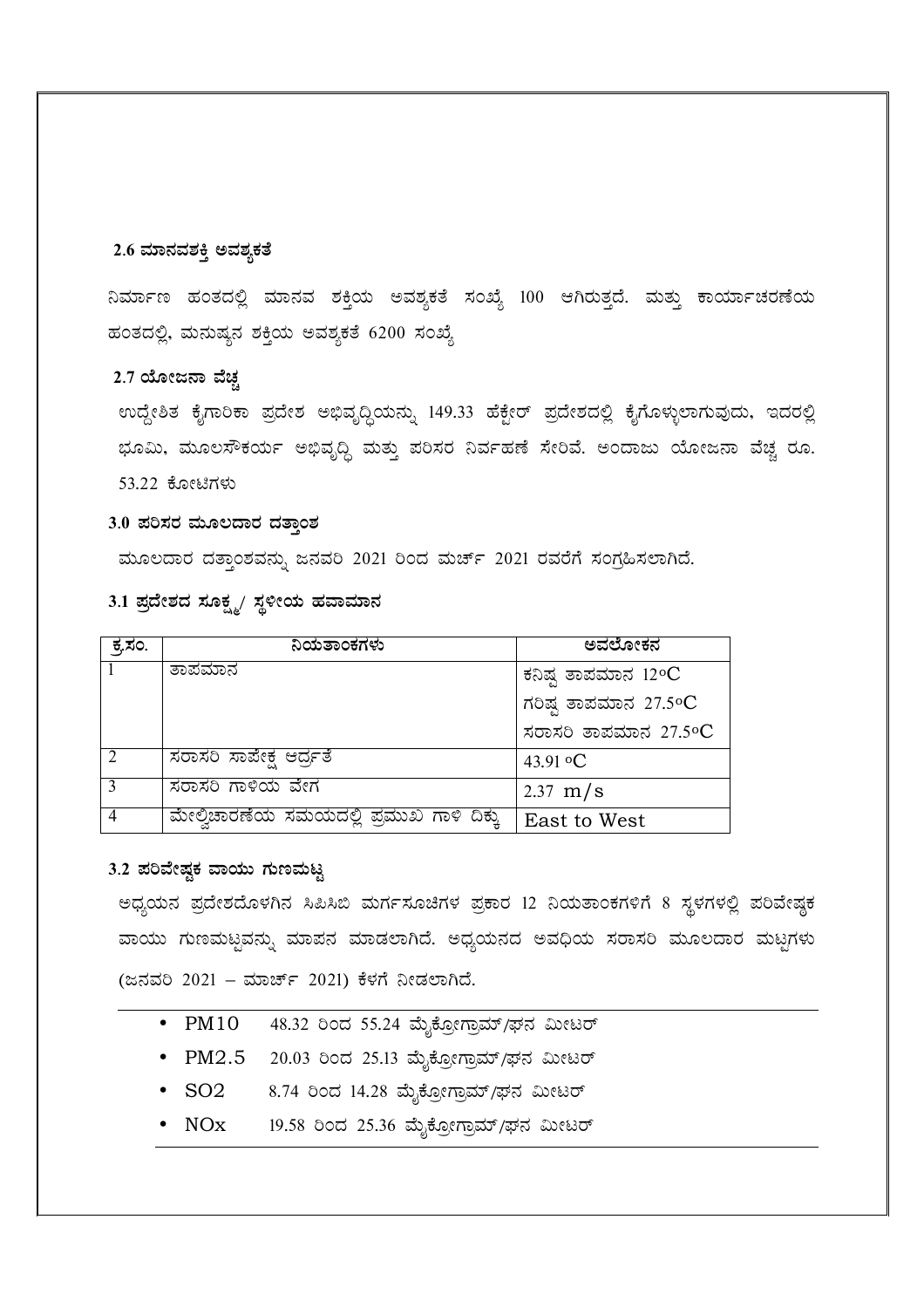- 10.3 ರಿಂದ 12.53 ಮೈಕ್ರೋಗ್ರಾಮ್/ಘನ ಮೀಟರ್  $\bullet$  O3
- 5.49 ರಿಂದ 8.02 ಮೈಕ್ರೋಗ್ರಾಮ್/ಘನ ಮೀಟರ್  $\bullet$  NH3

ಎಲ್ಲಾ ನಿಯತಾಂಕಗಳು ಅಧ್ಯಯನದ ಸಮಯದಲ್ಲಿ (ಜನವರಿ 2021 ರಿಂದ ಮಾರ್ಚ್ 2021 ರವರೆಗೆ) ಎಲ್ಲಾ ಮಾಪನ ಸ್ಥಳಗಳಲ್ಲಿ ಕೈಗಾರಿಕಾ, ವಾಣಿಜ್ಯ ಮತ್ತು ವಸತಿ ಪ್ರದೇಶಗಳ ರಾಷ್ಟೀಯ ಪರಿವೇಷ್ಕ ವಾಯು ಗುಣಮಟ್ಟದ ಮಾನದಂಡಗಳಲ್ಲಿವೆ.

## 3.3 ಪರಿವೇಷ್ಣಕ ಶಬ್ದ ಗುಣಮಟ್ಟ

ಶಬ್ದ ಮಟ್ಟವನ್ನು ಅಧ್ಯಯನ ಪ್ರದೇಶದ 8 ಸ್ಥಳಗಳಲ್ಲಿ ಮಾಪನ ಮಾಡಲಾಯಿತು. ಜನವರಿ 2021 ರಿಂದ ಮಾರ್ಚ್ 2021 ಅಧ್ಯಯನದ ಅವಧಿಗೆ ಎಲ್ಲಾ ಸ್ಥಳಗಳಲ್ಲಿ ಹಗಲಿನ ಸಮಾನ ಮತ್ತು ರಾತ್ರಿ ಸಮಾನ ಶಬ್ದ ಮಟ್ಟಗಳ ಅವಲೋಕನಗಳನ್ನು ಕೆಳಗೆ ನೀಡಲಾಗಿದೆ;

- ಕೈಗಾರಿಕಾ ಪ್ರದೇಶದಲ್ಲಿ, ಹಗಲಿನ ಸಮಯದ ಶಬ್ದ ಮಟ್ಟವು 52.3 ಡಿಬಿ (ಎ) ಮತ್ತು ರಾತ್ರಿಯ ಸಮಯದಲ್ಲಿ ಶಬ್ದ ಮಟ್ಟವು 41.5 ಡಿಬಿ (ಎ) ಆಗಿತ್ತು, ಇದು ಸಿಪಿಸಿಬಿ (75 ಡಿಬಿ (ಎ) ಹಗಲಿನ ಸಮಯ ಮತ್ತು 70 ಡಿಬಿ (ಎ) ರಾತ್ರಿ ಸಮಯ) ನಿಗದಿತ ಮಿತಿಯಲ್ಲಿದೆ.
- ವಸತಿ ಪ್ರದೇಶಗಳಲ್ಲಿ ಹಗಲಿನ ಸಮಯದ ಶಬ್ದ ಮಟ್ಟಗಳು 48.2 ಡಿಬಿ (ಎ) ನಿಂದ 52.8 ಡಿಬಿ (ಎ) ಮತ್ತು ರಾತ್ರಿಯ ಸಮಯದ ಶಬ್ದ ಮಟ್ಟಗಳು 39.5 ಡಿಬಿ (ಎ) ನಿಂದ 43.7 ಡಿಬಿ (ಎ) ವರೆಗೆ ಮದರಿ ಕೇಂದ್ರಗಳಲ್ಲಿ ಬದಲಾಗುತ್ತವೆ. ಅಧ್ಯಯನದ ಅವಧಿಯಲ್ಲಿನ ಕ್ಷೇತ್ರ ಅವಲೋಕನಗಳು ಎಲ್ಲಾ ಸ್ಥಳಗಳಲ್ಲಿ ಪರಿವೇಷ್ಟಕ ಶಬ್ದ ಮಟ್ಟಗಳು ಸಿಪಿಸಿಬಿ (55 ಡಿಬಿ (ಎ) ದಿನದ ಸಮಯ ಮತ್ತು 45 ಡಿಬಿ (ಎ) ರಾತ್ರಿ ಸಮಯ) ನಿಗದಿತ ಮಿತಿಯಲ್ಲಿದೆ ಎಂದು ಸೂಚಿಸುತ್ತದೆ.

## 3.4 ಮೇಲ್ಮೈ ನೀರಿನ ಗುಣಮಟ್ಟ

ಅಧ್ಯಯನದ ಅವಧಿಯಲ್ಲಿ (ಜನವರಿ 2021 ರಿಂದ ಮಾರ್ಚ್ 2021) 8 ಸ್ಥಳಗಳಲ್ಲಿ ಮೇಲ್ಮೈ ನೀರಿನ ಗುಣಮಟ್ಟವನ್ನು ಮಾಪನ ಮಾಡಲಾಯಿತು. ಫಲಿತಾಂಶಗಳನ್ನು ಕೆಳಗೆ ಚರ್ಚಿಸಲಾಗಿದೆ:

- ಸಂಗ್ರಹಿಸಿದ ಮೇಲ್ಮೈ ನೀರಿನ ಮಾದರಿಗಳಲ್ಲಿನ ಪಿಹೆಚ್ 6.82 ರಿಂದ 7.89 ರ ನಡುವೆ ಬದಲಾಗುತ್ತದೆ, ಎಲ್ಲಾ ಮಾದರಿಗಳು ಐಎಸ್ 2296' 1992 ಮಿತಿಯಲ್ಲಿರುತ್ತವೆ.
- ಸಂಗ್ರಹಿಸಿದ ಮೇಲ್ಮೈ ನೀರಿನ ಮಾದರಿಯ ಒಟ್ಟು ಕರಗಿದ ಘನವಸ್ತುಗಳ (ಟಿಡಿಎಸ್) ಮೌಲ್ಯವು 74ಮಿಗ್ರಾಂ /ಲೀ ನಿಂದ 940 ಮಿಗ್ರಾಂ /ಲೀ ವರೆಗೆ ಇರುತ್ತದೆ.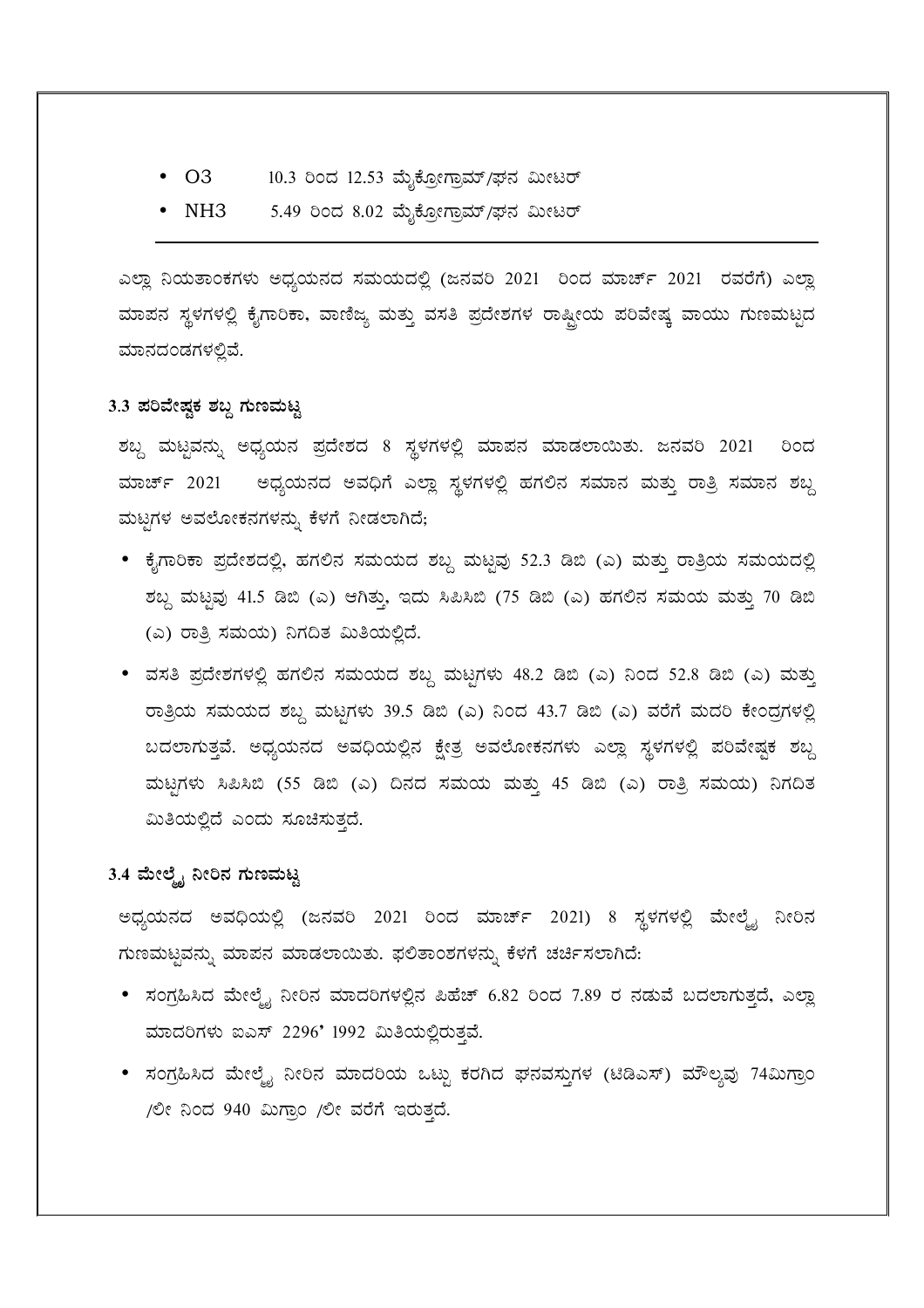- $\bullet$  ಸಂಗ್ರಹಿಸಿದ ಮೇಲ್ಮೈ ನೀರಿನ ಮಾದರಿಯ ಒಟ್ಟು ಗಡಸುತನ ಮೌಲ್ಯವು 44 ಮಿಗ್ರಾಂ/ಲೀ ನಿಂದ 360 ಮಿಗ್ರಾಂ/ಲೀ ವರೆಗೆ ಇರುತ್ತದೆ.
- ಸಂಗ್ರಹಿಸಿದ ಮೇಲ್ಮೈ ನೀರಿನ BOD ಮೌಲ್ಯವು 2 mg / I ನಿಂದ 6 mg / I ವರೆಗೆ ಇರುತ್ತದೆ.
- ಸಂಗ್ರಹಿಸಿದ ಮೇಲ್ಮೈ ನೀರಿನ ಸಿಒಡಿ COD ಮೌಲ್ಯವು 16 ರಿಂದ 44 ಮಿಗ್ರಾಂ/ಲೀ ವರೆಗೆ ಬದಲಾಗುತ್ತದೆ.
- As, Cd, Cr, Pb, Mn, Hg, Ni ಮತ್ತು Se ನಂತಹ ಭಾರ ಲೋಹಗಳ ಸಾಂದ್ರತೆಯು IS 2296: 1992 ರ ಮಿತಿಯಲ್ಲಿದೆ.

#### 3.5 ಅಂತರ್ಜಲ ಗುಣಮಟ್ಟ

ಅಧ್ಯಯನದ ಅವದಿಯಲ್ಲಿ (ಜನವರಿ 2021 ರಿಂದ ಮಾರ್ಚ್ 2021) 8 ಸ್ಥಳಗಳಲ್ಲಿ ಅಂತರ್ಜಲ ಗುಣಮಟ್ಟವನ್ನು ಮಾಪನ ಮಾಡಲಾಯಿತು. ಅಧ್ಯಯನ ಪ್ರದೇಶದಿಂದ ಸಂಗ್ರಹಿಸಲಾದ ಅಂತರ್ಜಲದ ವಿಶ್ಲೇಷಣಾತ್ರಕ ಫಲಿತಾಂಶಗಳ ಸಾರಾಂಶ ಕೆಳಗೆ ಪ್ರಸುತ ಪಡಿಸಿದೆ.

- ಪಿಹಚ್ ಮೌಲ್ಯವು 7.18 ಮತ್ತು 8.01 ರ ನಡುವೆ ಬದಲಾಗುತ್ತದೆ ಎಂದು ಸೂಚಿಸುತ್ತದೆ. ಪಿಹೆಚ್ ಮೌಲ್ಯವು ಐಎಸ್ 10500: 2012 ರ ಅನುಜ್ಞಾರ್ಹ ಮಿತಿಯಲ್ಲಿದೆ ಎಂದು ಗಮನಿಸಲಾಗಿದೆ.
- ಸಂಗ್ರಹಿಸಿದ ಅಂತರ್ಜಲ ಮಾದರಿಯ ಒಟ್ಟು ಕರಗಿದ ಘನವಸ್ತುಗಳ ವ್ಯಾಪ್ತಿಯು 224 ಮಿಗ್ರಾಂ/ ಲೀ –1978 ಮಿಗ್ರಾಂ/ಲೀ ನಡುವೆ ಇರುತ್ತದೆ. ಎಲ್ಲಾ ಮಾದರಿಗಳು ಐಎಸ್ 10500: 2012 ರ ಅನುಜ್ಞಾರ್ಹ ಮಿತಿಯಲ್ಲಿವೆ.
- ಕ್ಲೋರೈಡ್ ಅಂಶದ ಸ್ತೀಕಾರಾರ್ಹ ಮಿತಿ 250 ಮಿಗ್ಗಾಂ/ ಲೀ ಮತ್ತು ಅನುಜ್ಞಾರ್ಹ ಮಿತಿ 1000 ಮಿಗ್ಗಾಂ/ ಲೀ. ಅಧ್ಯಯನ ಪ್ರದೇಶದಲ್ಲಿನ ಸಂಗ್ರಹಿಸಿದ ಅಂತರ್ಜಲ ಮಾದರಿಗಳಲ್ಲಿನ ಕ್ಲೋರೈಡ್ ಅಂಶವು 17.32 ಮಿಗ್ರಾಂ / ಲೀ-776.96 ಮಿಗ್ರಾಂ/ಲೀ. ಎಲ್ಲಾ ಮಾದರಿಗಳು ಐಎಸ್ 10500:2012 ರ ಸ್ತೀಕಾರಾರ್ಹ ಮಿತಿಯಲ್ಲಿವೆ ಎಂದು ಗಮನಿಸಲಾಗದೆ.
- ಸೆಲ್ಟಟ್ ವಿಷಯದ ಸ್ತೀಕಾರಾರ್ಹ ಮಿತಿ 200 ಮಿಗ್ರಾಂ/ಲೀ ಮತ್ತು ಅನುಜ್ಞಾರ್ಹ ಮಿತಿ 400 ಮಿಗ್ರಾಂ/ ಲೀ 1 ಆಗಿದೆ. ಅಧ್ಯಯನದ ಪ್ರದೇಶದಲ್ಲಿ ಸಂಗ್ರಹಿಸಿದ ಅಂತರ್ಜಲ ಮಾದರಿಗಳಲ್ಲಿನ ಸಲ್ಪೇಟ್ ಅಂಶವು 19.09 ಮಿಗ್ರಾಂ/ಲೀ -148.99 ಮಿಗ್ರಾ/ಲೀ ನಡುವೆ ಬದಲಾಗುತ್ತದೆ. ಎಲ್ಲಾ ಮಾದರಿಗಳು ಐಎಸ್ 10500:2012 ರ ಸ್ತೀಕಾರಾರ್ಹ ಮಿತಿಯಲ್ಲಿವೆ ಎಂದು ಗಮನಿಸಲಾಗಿದೆ.
- ಅಂತರ್ಜಲ ಮಾದರಿಗಳ ಒಟ್ಟು ಗಡಸುತನದ ಮೌಲ್ಯವು 175 ಮಿಗ್ರಾಂ/ಲೀ–891 ಮಿಗ್ರಾಂ/ ಲೀ ನಡುವೆ ಇರುತ್ತದೆ. ಎಲ್ಲಾ ಮಾದರಿಗಳು ಐಎಸ್ 10500:2012 ರ ಅನುಜ್ಞಾರ್ಹ ಮಿತಿಯಲ್ಲಿವೆ ಎಂದು ಗಮನಿಸಲಾಗಿದೆ.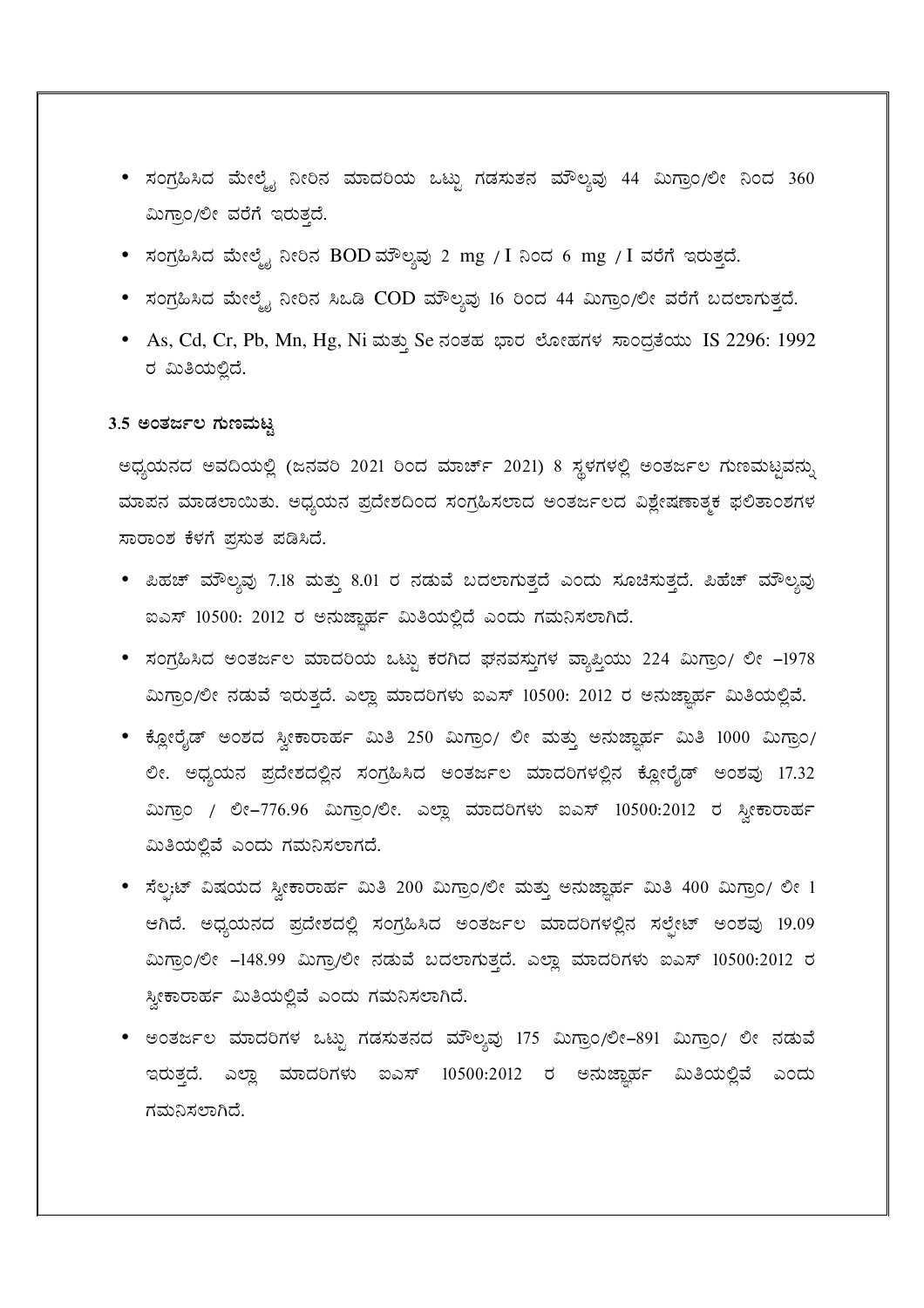• ಅಧ್ಯಯನ ಪ್ರದೇಶದೊಳಗೆ ಸಂಗ್ರಹಿಸಲಾದ ಎಲ್ಲಾ ಅಂತರ್ಜಲ ಮಾದರಿಗಳು ಕುಡಿಯುವ ನೀರಿನ ಮಾನದಂಡ ಐಎಸ್ 10500:2012 ರ ಮಿತಿಯಲ್ಲಿವೆ ಎಂದು ಗಮನಿಸಲಾಗಿದೆ.

## 3.6 ಮಣ್ಣಿನ ಗುಣಮಟ್ಟ

ಅಧ್ಯಯನದ ಅವಧಿಯಲ್ಲಿ ಯೋಜನಾ ಪ್ರದೇಶದ 8 ಸ್ಥಳಗಳಲ್ಲಿ ಸಂಗ್ರಿಹಿಸಲಾದ ಮಣ್ಣಿನ ಮಾದರಿಗಳ ವಿಶ್ಲೇಷಣಾತ್ಮಕ ಪಲಿತಾಂಶಗಳ ಸಾರಾಂಶ ಹೀಗಿದೆ;

- ಮಣ್ಣಿನ ಮಾದರಿಗಳ ಪಿಹೆಚ್ 7.34 ರಿಂದ 8.74 ರವರೆಗೆ ಇದ್ದು, ಮಣ್ಣು ತಟಸ್ಥವಾಗಿದ್ದು ಪ್ರಕೃತಿಯಲ್ಲಿ ಸ್ವಲ್ಪ ಕ್ಷಾರೀಯವಾದೆ ಎಂದು ಸೂಚಿಸುತ್ತದೆ.
- $\bullet$  ಮಣ್ಣಿನ ಮಾದರಿಗಳ ವಿದ್ಯುತ್ ವಾಹಕತೆ 156.5 ರಿಂದ 808 µs/cm ವರೆಗೆ ಇರುತ್ತದೆ.
- ಸಂಗ್ರಹಿಸಿದ ಮಣ್ಣಿನ ಮಾದರಿಗಳಲ್ಲಿನ ಸಾರಜನಕದ ಅಂಶವು 69.71ಮಿಗ್ರಾಂ/ ಕೆಜಿಯಿಂದ 460.35ಮಿಗ್ರಾಂ/ಕೆಜಿ ವರೆಗೆ ಇರುತ್ತದೆ.
- $\bullet$  ರಂಜಕದ ಅಂಶವು 2.46 ಮಿಗ್ರಾಂ/ ಕೆಜಿಯಿಂದ 13.57ಮಿಗ್ರಾಂ/ ಕೆಜಿ ವರೆಗೆ ಇರುತ್ತದೆ.
- $\bullet$  ಮೊಟ್ನಾಸಿಯಮ್ ಅಂಶವು 78.25 ಮಿಗ್ರಾಂ/ ಕೆಜಿಯಿಂದ 404 ಮಿಗ್ರಾಂ/ ಕೆಜಿ ವರೆಗೆ ಇರುತ್ತದೆ.

#### 3.7 ಜೀವಿಪರಿಸ್ಥಿತಿ

ಕ್ಷೇತ್ರ ತನಿಖೆ ಮತ್ತು ಉಪಗ್ರಹ ಚಿತ್ರಣ ದತ್ತಾಂಶವು ಅಧ್ಯಯನದ ಪ್ರದೇಶವು ಕೃಷಿ, ಪಾಳುಭೂಮಿಯ ಮಿಶ್ರಣವಾಗಿದೆ ಮತ್ತು ಟ್ಯಾಂಕ್ ಗಳು ಮತ್ತು ಕೊಳವೆ ಭಾವಿಗಳಿಂದ ನೀರಾವರಿ ಪಡೆಯುತ್ತದೆ. ಮೂರ್ವ ಮಾನ್ಸೂನ್ ಋತುವಿನ ಪ್ರಾಯೋಗಿಕ ಸಂಶೋಧನೆಯು ಅನೋನಾ ಸ್ಕ್ವಾಮೋಸಾಂದಂತಹ ಸ್ವಬ್ಗಳ ಪ್ರಾಬಲ್ಯವನ್ನು ತೋರಿಸುತ್ತದೆ, ನಂತರ ಅಕೇಶಿಯಾ ಲ್ಯುಕೋಫೋಲಿಯಾ ಮರಗಳು, ಟೆರೋಕಾರ್ಪಸ್ ಮರ್ಸುಪಿಯಂ, ಅಧ್ಯಯನದ ಪ್ರದೇಶದಲ್ಲಿ ಕಂಡುಬರುತ್ತವೆ.

ದೇಶೀಯ–ಸಾಕು ಪ್ರಾಣಿಗಳು ಮುಖ್ಯವಾಗಿ ಹಸು, ಮೇಕೆ, ಬೆಕ್ಕು, ನಾಯಿ ಮುಂತಾದ ಸಸ್ತನಿಗಳು ಅಧ್ಯಯನ ಪ್ರದೇಶದಲ್ಲಿ ಸಾಮಾನ್ಯವಾಗಿ ಕಂಡುಬರುತ್ತವೆ. ರಾಣೆಬೆನ್ನೂರು ಬ್ಲಾಕ್ ಬಕ್ ಅಭಯಾರಣ್ಯದಲ್ಲಿ ಸ್ಥಳೀಯ ಮತ್ತು ಸ್ಥಳೀಯವಲ್ಲದ ಜಾತಿಗಳೊಂದಿಗೆ ಕಡು ಪ್ರಾಣಿಗಳು ಕಂಡುಬರುತ್ತವೆ. ಇವುಗಳಲ್ಲದೆ, ಕೆಲವು ಸರೀಸೃಪಗಳು ಮತ್ತು ಉಭಯಚರಗಳು ಹಲವಾರು ಪಕ್ಷಿ ಪ್ರಭೇದಗಳೊಂದಿಗೆ ಸಹ ಕಾಣಬಹುದು.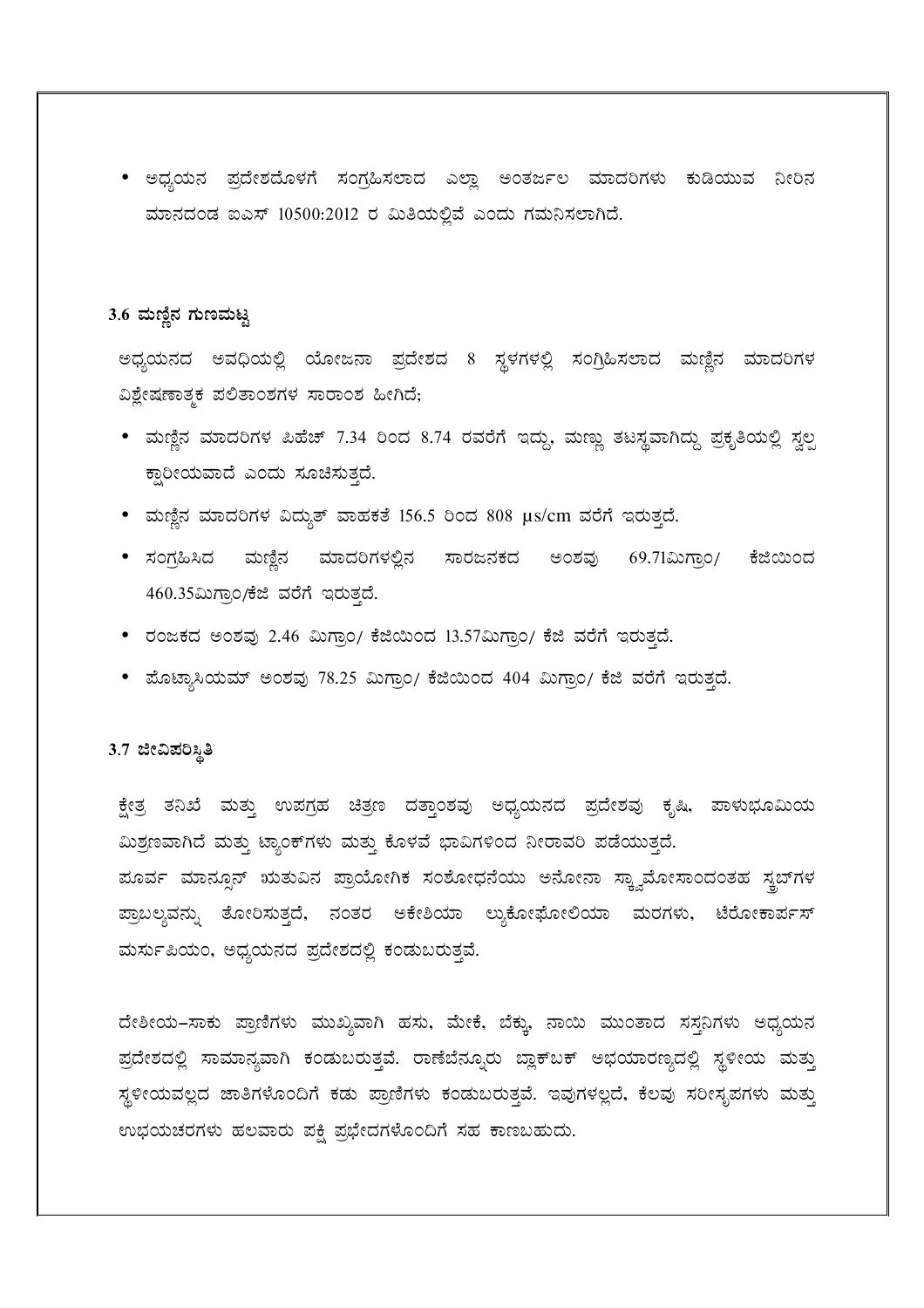#### 3.8 ಸಾಮಾಜಿಕ ಆರ್ಥಿಕ ಪರಿಸರ

ದಾವಣಗೆರೆ ಜಿಲ್ಲೆಯ ಸಾಮಾಜಿಕ ಸೂಚಕಗಳನ್ನು ಕೆಳಗಿನ ಕೋಷ್ಟಕ 4 ರಲ್ಲಿ ನೀಡಲಾಗಿದೆ.

ಕೋಷ್ಠಕ 4 ಶಿವಮೊಗ್ಗ ಜಿಲ್ಲೆಯ ಸಾಮಾಜಿಕ ಸೂಚಕಗಳು

| <u>ಕ್ಕಸಂ.</u>   | ಸಾಮಾಜಿಕ ಸೂಚಕಗಳು (ಶೇಕಡವಾರು)             | ದಾವಣಗೆರೆ ಜಿಲ್ಲೆ |
|-----------------|----------------------------------------|-----------------|
| $\mathbf{1}$    | <u>ದಶಕದ</u> ವ್ಯತ್ಯಾಸ                   | 8.63            |
| $\overline{2}$  | ನಗರ ಜನಸಂಖ್ಯೆ%                          | 32.33           |
| $\overline{3}$  | ಲಿಂಗ ಅನುಪಾತ                            | 972             |
| $\overline{4}$  | 0.6 ವಯಸ್ಸಿನವರು                         | 11.19           |
| $\overline{5}$  | ಜನಸಂಖ್ಯಾ ಸಾಂದ್ರತೆ (ಪ್ರತಿ ಚದರ ಕಿ.ಮೀ. ಗೆ | 328             |
|                 | ವ್ಯಕ್ತಿಗಳು                             |                 |
| $\overline{6}$  | ಪರಿಶಿಷ್ಠ ಜಾತಿ ಜನಸಂಖ್ಯೆ                 | 20.18           |
| $\overline{7}$  | ಪರಿಶಿಷ್ಠ ಪಂಗಡ ಜನಸಂಖ್ಯೆ                 | 11.98           |
| $\sqrt{8}$      | ಸಾಕ್ಷರತಾ ಪ್ರಮಾಣ                        | 75.74           |
| $\overline{9}$  | ಕೆಲಸದ ಭಾಗವಹಿಸುವಿಕೆಯ ಪ್ರಮಾಣ             | 44.99           |
| 10              | <u>ಮುಖ್ಯ ಕಾರ್ಮಿಕರು</u>                 | 80.56           |
| $\overline{11}$ | ಕನಿಷ್ಠ ಕಾರ್ಮಿಕರು                       | 19.44           |
| $\overline{12}$ | ಸಾಗುವಳಿದಾರರು                           | 32.20           |
| 13              | ಕೃಷಿ ಕಾರ್ಮಿಕರು                         | 46.01           |
| $\overline{14}$ | ಗೃಹ ಕೈಗಾರಿಕೆಗಳಲ್ಲಿ ಕೆಲಸ ಮಾಡುವವರು       | 2.17            |
| 15              | ಇತರೆ ಕಾರ್ಮಿಕರು                         | 19.62           |

## 4. ಉದ್ದೇಶಿತ ಕೈಗಾರಿಕೆಗಳಿಂದಾಗಿ ವಾಯು ಪರಿಸರದ ಮೇಲೆ ಪರಿಣಾಮ:

ಉದ್ದೇಶಿತ ಕೈಗಾರಿಕೆಗಳ ಕಾರ್ಯಾಚರಣೆಯ ಸಮಯದಲ್ಲಿ ನೆಲಮಟ್ಟದಲ್ಲಿ ಪರಿವೇಷ್ಟಕ ವಾಯು ಗುಣಮಟ್ಟದ ಸಾಂದ್ರತೆಯಲ್ಲಿ ಆಗುವ ಬದಲಾವಣೆಗಳನ್ನು ತಿಳಿಯಲು AERMOD ತಂತ್ರಾಂಶವನ್ನು ಬಳಸಿ ಅಂದಾಜು (ಮಾಡ್ಲಿಂಗ್) ಮಾಡಲಾಗಿದೆ. ಪ್ರಸ್ತಾಪಿಸಲಾದ ಇಂಧನ, ಹೊರಸೂಸುವಿಕೆಯ ವಿವರ ಇತ್ಯಾದಿಗಳನ್ನು ಪರಿಸರ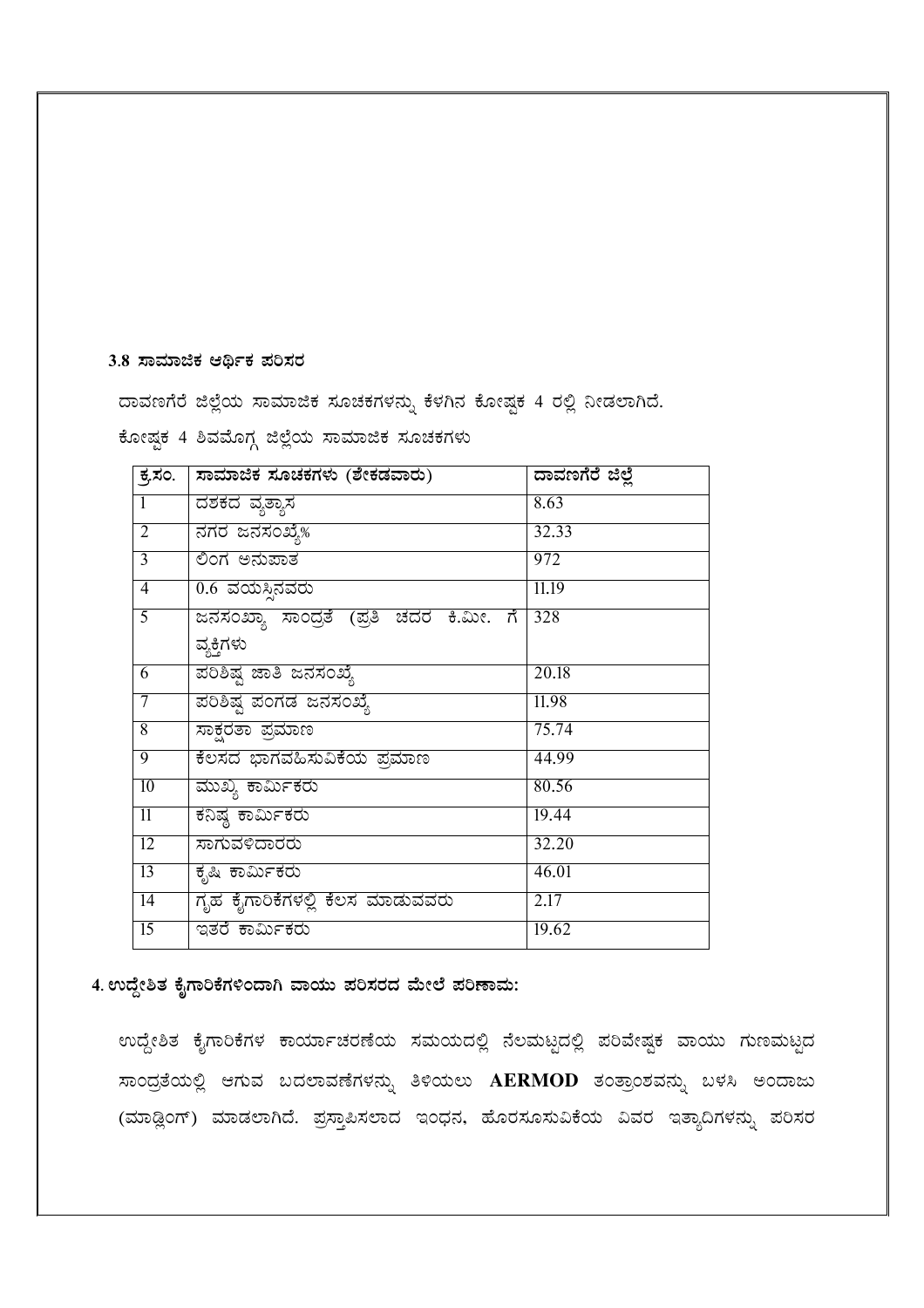ಆಘಾತ ಅಧ್ಯಯನ ವರದಿಯ ಕೋಷ್ಣಕ 4.1 ರಲ್ಲಿ ನೀಡಲಾಗಿದೆ. ಮಾಡೆಲಿಂಗ್ ಆಧರಿಸಿ, ಅಂದಾಜಿಸಲಾದ ಮಾಲಿನ್ಯಕಾರಕಗಳ ಒಟ್ಟು ನೆಲಮಟ್ಟದ ಸಾಂದ್ರತೆಗಳನ್ನು ಕೋಷ್ಟಕ 5 ರಲ್ಲಿ ನೀಡಲಾಗಿದೆ.

ಕೋಷ್ಣಕ 5 ಪ್ರಸ್ತಾಪಿತ ಚಿಮಣಿ ಯಿಂದ ಒಟ್ಟು ಸಾಂದ್ರತೆ (ನಿಯಂತ್ರಿತ ಹೊರಸೂಸುವಿಕೆ)

| ಮಾಲಿನ್ಯಕಾರ      | ಗರಿಷ್ಠ ಮೂಲದಾರ     | ಹೆಚ್ಚುತ್ತಿರುವ<br>ಗರಿಷ್ಠ | ಸಾಂದ್ರತೆ<br>ಒಟ್ಟು | ರಾಷ್ಟೀಯ           | ಶೇಕಡವಾರು |
|-----------------|-------------------|-------------------------|-------------------|-------------------|----------|
|                 | ಸಾಂದ್ರ            | ಸಾಂದ್ರತೆ                | (ಮೈಕ್ರೊಗ್ರಾಮ್ /ಘನ | ಪರಿವೇಷ್ಠಕ<br>ವಾಯು | ಹೆಚ್ಚಳ   |
|                 | (ಮೈಕ್ರೋಗ್ರಾಮ್ /ಫ್ | (ಮೈಕ್ರೊಗ್ರಾಮ್/ಘ         | ಮೀಟರ್)            | ಗುಣಮಟ್ಟ ಮಿತಿ      |          |
|                 | ನಮೀಟರ್)           | ನಮೀಟರ್)                 |                   |                   |          |
| <b>PM 10</b>    | 65.65             |                         | 72.65             | 100               | 10.6     |
| SO <sub>2</sub> | 16.97             | 51                      | 67.97             | 80                | 300.5    |
| <b>Nox</b>      | 30.13             | 24                      | 54.13             | 80                | 79.7     |
| $CO(1)$ hour    | ${<}0.05$         | 7                       |                   | 4000              |          |
| avg)            |                   |                         |                   |                   |          |

ಮೇಲಿನ ಕೋಷ್ಷಕದಿಂದ, ಪ್ರಸ್ತಾಪಿತ ಯೋಜನೆಯಿಂದ ಹೊರಸೂಸುವಿಕೆಯಿಂದಾಗಿ, ಪಾರ್ಟಿಕುಲೇಟ್ ಮ್ಯಾಟರ್, ಸಲ್ಪರ್ ಡ್ಯಾಕ್ಸೈಡ್ ಮತ್ತು ಸಾರಜನಕದ ಆಕ್ಸೈಡ್ಗಳ ಒಟ್ಟು ಸಾಂದ್ರತೆಗಳು ರಾಷ್ಟೀಯ ಪರಿವೇಷ್ಟಕ ವಾಯು ಗುಣಮಟ್ಟ ಮಿತಿ ರಾಷ್ಟ್ರೀಯ ಪರಿವೇಷ್ಟಕ ವಾಯು ಗುಣಮಟ್ಟ ಒಳಗಿದೆ ಎಂಬುದು ಸ್ಪಷ್ಟವಾಗಿದೆ. ಮಾಡೆಲಿಂಗ್ ಉದ್ದೇಶಕ್ಕಾಗಿ, ಕೆಟ್ಟ ಪರಿಸ್ಥಿತಿಯನ್ನು ಗುರುತಿಸಲು ಆಂಥ್ರಾಸೈಟ್ ಕಲ್ಲಿದ್ದಲನ್ನು ಬಾಯ್ಲರ್ ಮತ್ತು ಕುಲುಮೆ ಎರಡಕ್ಕೂ ಇಂಧನವಾಗಿ ಒಳಸಲಾಗುವುದು ಎಂದು ಪರಿಗಣಿಸಲಾಯಿತು.

ಯೋಜನೆಯಿಂದ ಸಲ್ಪರ್ ಡೈಆಕ್ಸೈಡ್ ಮತ್ತು ಸಾರಜನದ ಆಕ್ಸೈಡ್ ಹೊರಸೂಸುವಿಕೆಯನ್ನು ಮತ್ತಷ್ಟು ಕಡಿಮೆ ಮಾಡಲು ನೈಸರ್ಗಿಕ ಅನಿಲ/ ಜೈವಿಕ ಬ್ರಿಕೆಟ್ಗಳನ್ನು ಬಾಯ್ಲರ್ ಮತ್ತು ಕುಲುಮೆಗಳಿಗೆ ಇಂಧನವಾಗಿ ಬಳಸಲು ಶಿಫಾರಸ್ಸು ಮಾಡಲಾಗಿದೆ.

## 5. ಪರ್ಯಾಯ ಸ್ಥಳ ಪರಿಗಣನೆ

ಉದ್ದೇಶಿತ ಯೋಜನೆಗಾಗಿ ಯಾವುದೇ ಪರ್ಯಾಯ ತಾಣಗಳನ್ನು ಪರಿಗಣಿಸಲಾಗಿಲ್ಲ.

- ಉದ್ದೇಶಿತ ಕೈಗಾರಿಕಾ ಪ್ರದೇಶಕ್ಕಾಗಿ ಸಂಪೂರ್ಣ ಭೂಮಿಯನ್ನು ಕೆಐಎಡಿಬಿ ಸ್ವಾಧೀನ ಪಡಿಸಿಕೊಂಡಿದೆ ಮತ್ತು ಯೋಜನೆಯ ಸ್ಥಳದಲ್ಲಿ ಯಾವುದೇ ವಾಸ್ಥಾನವಿಲ್ಲ.
- ಯೋಜನೆಯ ಸ್ಥಳದಲ್ಲಿ ಯಾವುದೇ ಅರಣ್ಯ ಭೂಮಿ ಇಲ್ಲ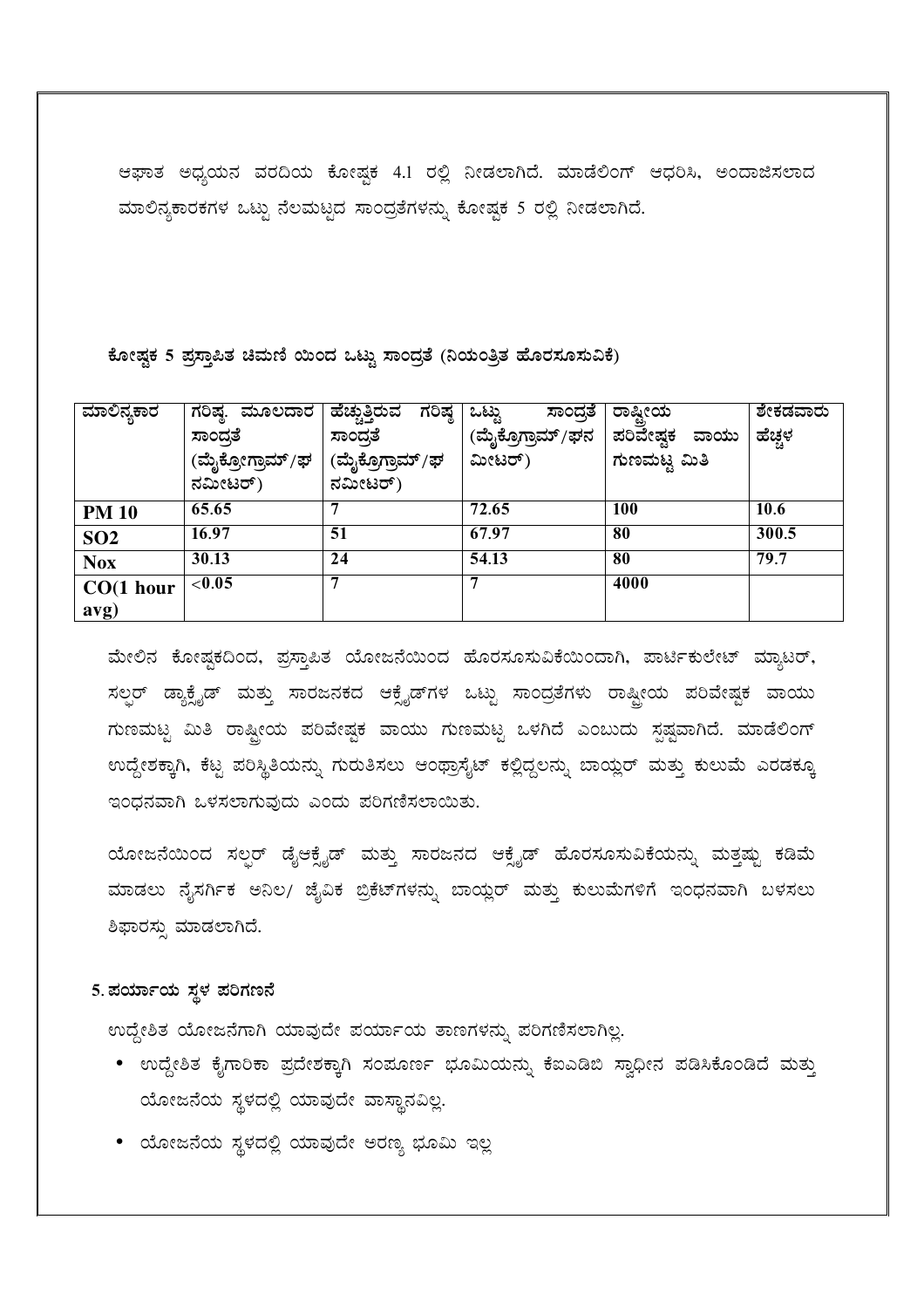#### 6. ಪರಿಸರ ಮಾಪನದ ಕಾರ್ಯಕ್ರಮ

ಯೋಜನೆಯ ನಿರ್ಮಾಣ ಹಂತ ಮತ್ತು ಕಾರ್ಯಾಚರಣೆಯ ಹಂತದಲ್ಲಿ ಪರಿವೇಷ್ಣಕ ವಾಯು ಗುಣಮಟ್ಟ ನೀರಿನ ಗುಣಮಟ್ಟ ಮಣ್ಣಿನ ಪರೀಕ್ಷೆ ಹಾಗೂ ಶಬ್ದಕ್ಕೆ ಸಂಬಂಧಿಸಿದಂತೆ ಕೇಂದ್ರ ಮಾಲಿನ್ಯ ನಿಯಂತ್ರಣ ಮಂಡಳಿ /ಪರಿಸರ ಅರಣ್ಯ ಮತ್ತು ಹವಾಮಾನ ಬದಲಾವಣೆ ಸಚಿವಾಲಯ ನಿಗದಿಪಡಿಸುವ ಆವರ್ತನಗೆ ಅನುಸಾರವಾಗಿ ಮಾಪನ ಮಾಡಲಾಗುವುದು.

## 7. ಪುನರ್ವಸತಿ ಮತ್ತು ಮರುವಸತಿ ವ್ಯವಸ್ಥೆ

ಉದ್ದೇಶಿತ ಯೋಜನಾ ಸ್ಥಳವು ವಾಸಸ್ಥಾನದಿಂದ ಮುಕ್ತವಾಗಿದೆ. ಸಂಪೂರ್ಣ ಭೂಮಿಯನ್ನು ಕೆಐಎಡಿಬಿ ಸ್ವಾಧೀನಪಡಿಸಿಕೊಂಡಿದೆ. ಆದ್ದರಿಂದ ಈ ಯೋಜನೆಗೆ ಮನರ್ವಸತಿ ಮತ್ತು ಮರುವಸತಿ ವ್ಯವಸ್ಥೆ ಅವಶ್ಯಕತೆ ಇರುವುದಿಲ್ಲ.

## 8. ಪರಿಸರ ನಿರ್ವಹಣಾ ಯೋಜನೆ

#### 8.1 ವಾಯು ಪರಿಸರ

- ಕೆಎಸ್ಪಿಸಿಬಿ/ಸಿಪಿಸಿಬಿಯ ಷರತ್ತುಗಳ ಪ್ರಕಾರ ವಾಯು ಮಾಲಿನ್ಯ ನಿಯಂತ್ರಣ ಘಟಕಗಳನ್ನು ಅಳವಡಿಸುವುದು ಸಂಬಂಧಿತ ಕೈಗಾರಿಕೆಗಳಿಗೆ ಕಡ್ಡಾಯಗೊಳಿಸಲಾಗುತ್ತದೆ.
- ಬಾಯ್ಲರ್ರ್ಗಭು ಪ್ರಸ್ತಾಪಿಸುವ ಕೈಗಾರಿಕೆಗಳಿಗೆ ವಾಯು ಮಾಲಿನ್ಯ ನಿಯಂತ್ರಣ ಘಟಕಗಳಾಗಿ ಸುಳಿಗಾಳಿ ವಿಭಜಕವನ್ನು ಮತ್ತು ಬ್ಯಾಗ್ ಫಿಲ್ಟರ್ ಹಾಗೂ ಸೂಕ್ತ ಎತ್ತರದ ಚಿಮಣಿ. ಅಳವಡಿಸಲು ಕಡ್ಡಾಯಗೊಳಿಸಲಾಗುವುದು.
- ಕುಲುಮೆಗಳನ್ನು ಪ್ರಸ್ತಾಪಿಸುವ ಕೈಗಾರಿಕೆಗಳು ಸ್ಪಾರ್ಕ್ ಅರೆಸ್ಟರ್ ಮತ್ತು ಬ್ಯಾಗ್ ಫಿಲ್ಟರ್ ವ್ಯವಸ್ಥೆಯನ್ನು ಒದಗಿಸಲು ಕಡ್ಡಾಯಗೊಳಿಸಲಾಗುತ್ತದೆ.
- ಪ್ರಸ್ತಾಪಿತ ಯೋಜನೆಯಿಂದ ಉಂಟಾಗುವ ಮಾಲಿನ್ಯವನ್ನು ತಗ್ಗಿಸಲು ಸಾಕಷ್ಟು ಹೊಸ ಪಟ್ಟಿಯನ್ನು ಹಸಿರು ಪಟ್ಟಿ ಅನ್ನು ಅಭಿವೃರ್ದಧಿ ಪಡಿಸಲಾಗುತ್ತದೆ.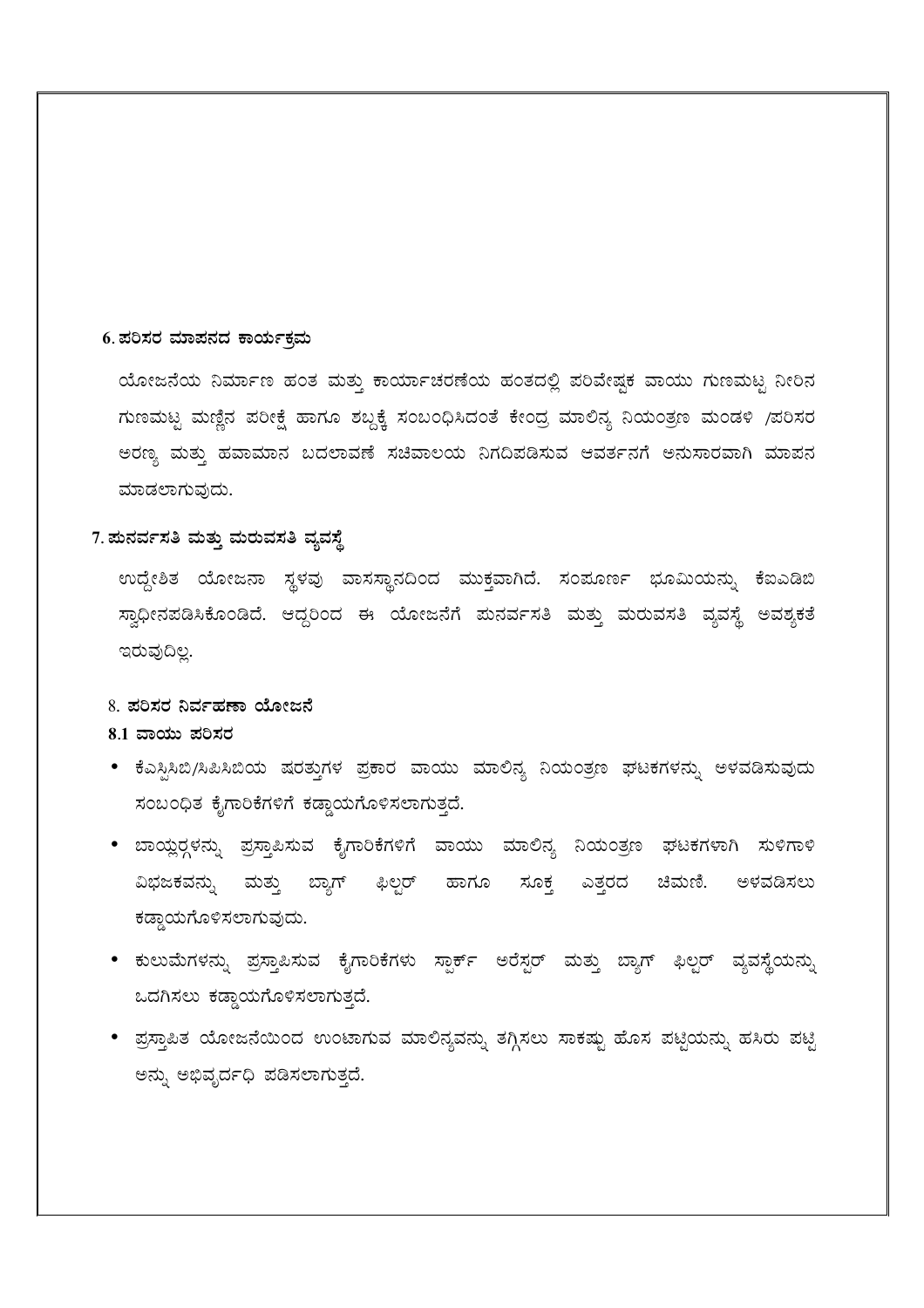● ಪರಿವೇಷ್ಷಕ ವಾಯು ಗುಣಮಟ್ಟವನ್ನು ನಿಯಮಿತವಾಗಿ ಮಾಪನ ಮಾಡಲಾಗುವುದು ಮತ್ತು ಮಾಪನ ಮಾಡಲಾದ ನಿಯತಾಂಕಗಳ ಪ್ರಮಾಣವು ರಾಷ್ಟ್ರೀಯ ಪರಿವೇಷ್ಟಕ ವಾಯುವಿನ ಗುಣಮಟ್ಟ ಮಾನದಂಡಗಳನ್ನು ಮೀರಿದರೆ, ಸಂಬಂಧಪಟ್ಟ ಕೈಗಾರಿಕೆಗಳಿಗೆ ಸರಿಯಾದ ತಗ್ಗಿಸುವ ಕ್ರಮಗಳನ್ನು ಕಡ್ಡಾಯಗೊಳಿಸಲಾಗುತ್ತದೆ.

#### 8.2 ನೀರಿನ ಪರಿಸರ

- ಪೂರ್ಣ ಕಾರ್ಯಾಚರಣೆಯ ಹಂತದಲ್ಲಿ ಗೃಹ ರೊಚ್ಚು ನೀರಿನ ಉತ್ಪಾದನೆಯ ಪ್ರಮಾಣ 243 ಕಿಲೋ ಲೀಟರ್ ದಿನಂಪ್ರತಿ, ಇದನ್ನು 300 ಕಿಲೋ ಲೀಟರ್ ಸಾಮರ್ಥ್ಯದ ಸಾಮಾನ್ಯ ರೊಚ್ಚು ಸಂಸ್ಕರಣಾ ಘಟಕದಲ್ಲಿ (ಸಿಎಸ್ಟಿಪಿ) ಸಂಸ್ಕರಿಸಲಾಗುತ್ತದೆ. ಸಂಸ್ಕರಿಸಿದ ಗೃಹ ರೊಚ್ಚು ನೀರನ್ನು ಹಸಿರು ಪಟ್ಟಿ ಅಭಿವೃದ್ಧಿಗೆ ಬಳಸಲಾಗುತ್ತದೆ.
- ಪೂರ್ಣ ಕಾರ್ಯ ಕಾರ್ಯಾಚರಣೆಯಲ್ಲಿ ಉತ್ಪಾದನೆಯಾಗುವ ಕೈಗಾರಿಕಾ ತ್ಯಾಜ್ಯ ನೀರಿನ ಪ್ರಮಾಣ 1820 ಕಿಲೋ ಲೀಟರ್ ದಿನಂಪ್ರತಿ ಇದನ್ನು 2000 ಕೆಎಲ್ ಡಿ ಸಾಮರ್ಥ್ಯದ ಸಾಮಾನ್ಯ ತ್ಯಾಜ್ಯ ನೀರು ಸಂಸ್ಕರಣಾ ಘಟಕ ಸಂಸ್ರಿಸಲಾಗುತ್ತದೆ ಸಂಸ್ಕರಿಸಿದ ತ್ಯಾಜ್ಯವನ್ನು ಉಪಯುಕ್ತತೆಗಳು (ಯುಟಿಲಿಟಿಸ್) ಮತ್ತು ಪ್ರಕ್ರಿಯೆಗಾಗಿ ಮರುಬಳಕೆ ಮಾಡಲಾಗುರುತದೆ.

## 8.3 ಶಬ್ದ ಪರಿಸರ

- ಕೇಂದ್ರ /ರಾಜ್ಯ ಮಾಲಿನ್ಯ ನಿಯಂತ್ರಣ ಮಂಡಳಿಯ ಷರತ್ತಿನ ಪ್ರಕಾರ ಉದ್ಯಮದ ಗಡಿಯಲ್ಲಿ ಶಬ್ದ ಮಟ್ಟವು 75– 70 ಡಿಬಿ (ಎ) ಮೀರದಂತೆ ಖಚಿತಪಡಿಸಿಕೊಳ್ಳಲು ಎಲ್ಲಾ ಶಬ್ದ ಉತ್ಪಾದಿಸುವ ಸಾಧನಗಳನ್ನು ವಿನ್ಯಾಸಗೊಳಿಸಲಾಗುತ್ತದೆ/ ನಿರ್ವಹಿಸಲಾಗುತ್ತದೆ.
- ಉತ್ಪತ್ತಿಯಾಗುವ ಶಬ್ದವನ್ನು ಕಡಿಮೆ ಮಾಡಲು ಶಬ್ದ ಉತ್ಪಾದಿಸುವ ಮೂಲಗಳನ್ನು ಸರಿಯಾಗಿ ನಿರ್ವಹಿಸಲಾಗುತದೆ.
- ಎಲ್ಲಿ ಸಾಧ್ಯವೋ ಅಲ್ಲಿ ಸಂಕೋಚಕಗಳಿಗೆ (ಕಂಪ್ರೆಸರ್), ಡಿಜಿ ಸೆಟ್ಗಳಿಗೆ ಶಬ್ದ ನಿಯಂತ್ರಕ (ಅಕೌಸ್ಟ್) ಆವರಣವನ್ನು ಅಳವಡಿಸಲಾಗುವುದು.
- ಶಬ್ದ ನಿಯಂತ್ರಣ ಮಾನದಂಡಗಳ ಅನುಸರಣೆಗೆ ವಿವಿಧ ಉಪಕರಣಗಳನ್ನು ಖರೀದಿಸುವ ಸಮಯದಲ್ಲಿ ಸರಿಯಾದ ಪ್ರಾಮುಖ್ಯತೆ ನಿಡಲಾಗುವುದು ಮತ್ತು ಖರೀದಿ ಆದೇಶಗಳನ್ನು ನೀಡುವಾಗ ಅದನ್ನು ಉಲ್ಲೇಖಿಸಲಾಗುತ್ತದೆ ಮತ್ತು ಪೂರೈಕೆದಾರರಿಂದ ಯಂತ್ರಗಳು ಶಬ್ದ ಮಾನದಂಡ ಮಿತಿಯ ಅನುಸರಣೆಯ ಸಂಬಂಧ ಖಾತರಿ ಪಡೆಯಲಾಗುತ್ತದೆ.
- ಹಸಿರು ಪಟ್ಟಿ ಶಬ್ದ ತಡೆಗೋಡೆಯಾಗಿ ಕಾರ್ಯನಿರ್ವಹಿಸುತ್ತದೆ.
- ಶಬ್ದದ ಪರಿಣಾಮಗಳು ಮತ್ತು ವೈಯಕ್ತಿಕ ರಕ್ಷಣಾ ಸಾಧನಗಳನ್ನು (ಪಿಪಿಇ) ಬಳಸುವ ಪ್ರಾಮುಖ್ಯತೆಯ ಬಗ್ಗೆ ಜಾಗೃತಿ ಮೂಡಿಸಲು ಸಿಬ್ಬಂದಿಗೆ ತರಬೇತಿ ನೀಡಲಾಗುವುದು.

## **8.4 ಭೂ ಪರಿಸರ**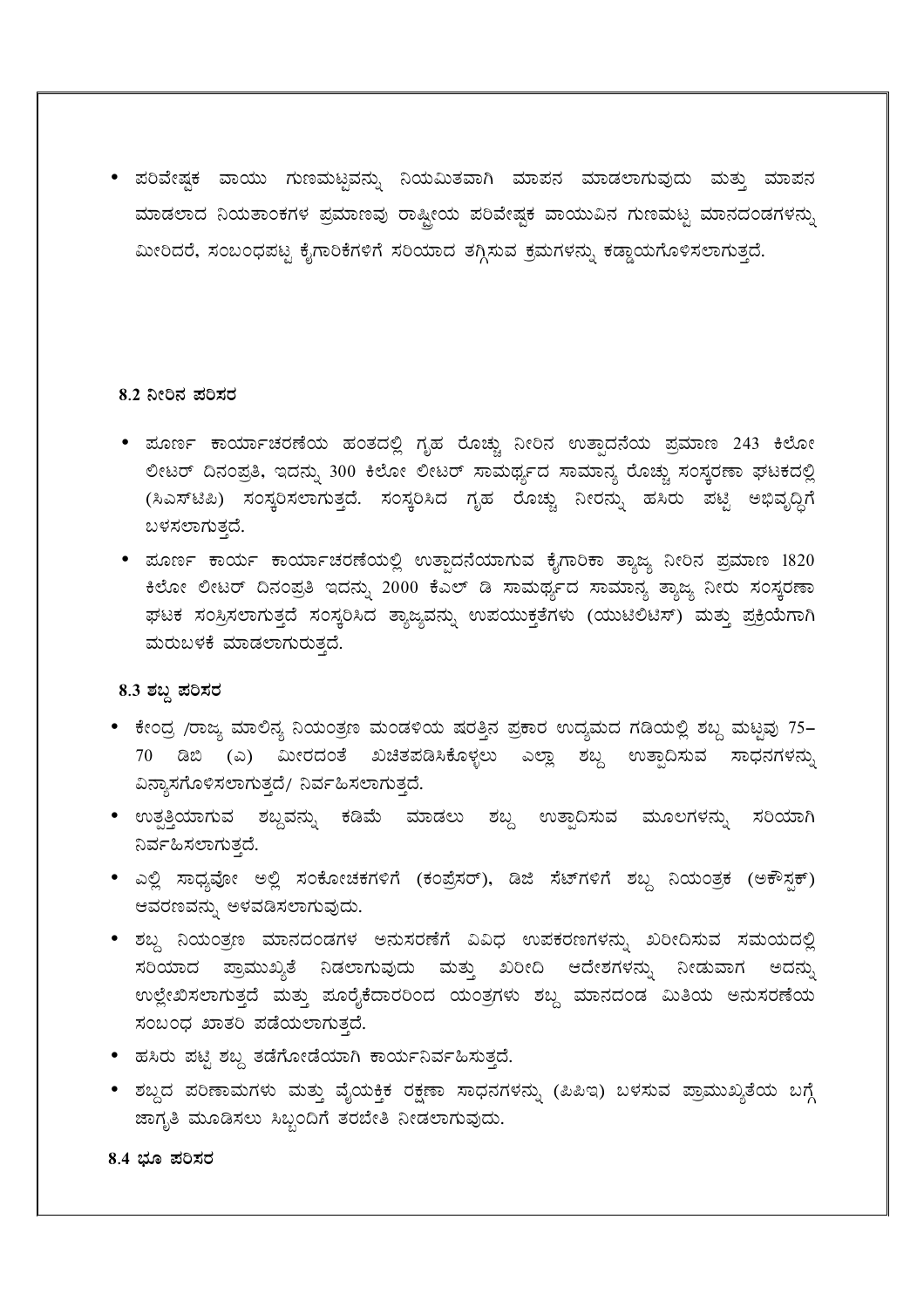- ಕಾರ್ಯಾಚರಣೆಯ ಹಂತದಲ್ಲಿ ಉತ್ಪತ್ತಿಯಾಗುವ ಸಾವಯವ ಗೃಹ ಘನತ್ಯಾಜ್ಯಗಳನ್ನು ಸಂಬಂಧಪಟ್ಟ ಕೈಗಾರಿಕೆಗಳು ಕಾಂಪೋಸ್ಟ್ ಮಾಡಲಾಗುತ್ತದೆ ಮತ್ತು ಗೊಬ್ಬರವಾಗಿ ಬಳಸಲಾಗುತ್ತದೆ. ಅಜೈವಿಕ ಘನ ತ್ಯಾಜ್ಯಗಳನ್ನು ಅಧಿಕೃತ ಮರುಬಳಕೆದಾರರಿಗೆ ಮಾರಾಟ ಮಾಡಲಾಗುತ್ತದೆ.
- ಸಂಬಂಧಿತ ಕೈಗಾರಿಕೆಗಳು ವಾಯು ಮಾಲಿನ್ಯಕಾರಕಗಳ ಬಿಡುಗಡೆಯನ್ನು ನಿಯಂತ್ರಿಸಲು ಸೂಕ್ತವಾದ ವಾಯುಮಾಲಿನ್ಯಕಾರಕಗಳ ಬಿಡುಗಡೆಯನ್ನು ನಿಯಂತ್ರಿಸಲು ಸೂಕ್ತವಾದ ವಾಯುಮಾಲಿನ್ಯ ನಿಯಂತ್ರಣ ಕ್ರಮಗಳನ್ನು ಹೊಂದಿರುತ್ತವೆ. ಇದಲ್ಲದೆ, ದಪ್ಪ ಹಸಿರು ಪಟ್ಟಿ ಪರಿಸರಕ್ಕೆ ಬಿಡುಗಡೆಯಾಗುವ ವಾಯು ಮಾಲಿನ್ಯ ಕಾರಕಗಳನ್ನು ಕಡಿಮೆ ಮಾಡುತ್ತದೆ.
- ಕಾರ್ಯಾಚರಣೆಯ ಹಂತದಲ್ಲಿ, ಎಲ್ಲಾ ಕೈಗಾರಿಕೆಗಳಿಂದ ಉತ್ಪತ್ತಿಯಾಗುವ ಗೃಹ ರೊಚ್ಚು ನೀರನ್ನು 300 ಕಿಲೋ ಲೀಟರ್ ಸಾಮರ್ಥ್ಯದ ಸಾಮಾನ್ಯ ರೊಚ್ಚು ನೀರು ಸಂಸ್ಕರಣಾ ಘಟಕದಲ್ಲಿ ಸಂಸ್ಕರಿಸಲಾಗುವುದು ಮತ್ತು ಕೈಗಾರಿಕಾ ಚಟುವಟಿಕೆಯಿಂದ ಉತ್ಪತ್ತಿಯಾಗುವ ತ್ಯಾಜ್ಯ ನೀರನ್ನು 2000 ಕಿಲೋ ಲೀಟರ್ ಸಾಮರ್ಥ್ಯದ ಸಾಮಾನ್ಯ ತ್ಯಾಜ್ಯ ನೀರು ಸಂಸ್ಕರಣಾ ಘಟಕದಲ್ಲಿ ಸಂಸ್ಕರಿಸಲಾಗುತ್ತದೆ. ಅಭಿವೃದ್ಧಿ ಯೋಜನೆಯ ಭಾಗವಾಗಿ ಯೋಜನೆಯಲ್ಲಿ ಶೂನ್ಯ ದ್ರವ ವಿಸರ್ಜನೆ ವ್ಯವಸ್ಥೆಯನ್ನು ಪ್ರಸ್ತಾಪಿಸಲಾಗಿದೆ.
- ಉತ್ಪತ್ತಿಯಾಗುವ ಶಬ್ದವನ್ನು ಕಡಿಮೆ ಮಾಡಲು ಶಬ್ದ ಉತ್ಪಾದಿಸುವ ಮೂಲಗಳನ್ನು ಸರಿಯಾಗಿ ನಿರ್ವಹಿಸಲಾಗುತ್ತದೆ.
- ಹಸಿರು ಪಟ್ಟಿ ಅಭಿವೃರ್ದಧಿಯು ಗಾಳಿ ಮತ್ತು ಶಬ್ದ ಮಾಲಿನ್ಯವನ್ನು ಕಡಿಮೆ ಮಾಡಲು ಸಹಾಯ ಮಾಡುತ್ತದೆ ಮತ್ತು ಕೈಗಾರಿಕಾ ಪ್ರದೇಶದ ಸೌಂದರ್ಯವನ್ನು ಹೆಚ್ಚಿಸುತ್ತದೆ.

#### 8.5 ಜೀವಿ ಪರಿಸರ ವಿಜ್ಞಾನ

ಯೋಜನೆಯ ಸ್ಥಳದಿಂದ 6.37 ಕಿ.ಮೀ. ದೂರ ಪಶ್ಚಿಮ ದಿಕ್ಕಿನಲ್ಲಿ ರಾಣಿಬೆನ್ನೂರು ಕೃಷ್ಣ ಮೃಗ ವನ್ಯಜೀವಿ ಅಭಯಾರಣ್ಯ ಪ್ರದೇಶವಿದೆ.

- ನೀರಿನ ಪರಿಸರ–ತುಂಗಭದ್ರಾ ನದಿಯಿಂದ ಪೈಪ್ಲೀನ್ಗಳ ಮೂಲಕ ನೀರನ್ನು ಪೂರೈಸಲಾಗುವುದು. ಅಂತರ್ಜಲವನ್ನು ಬಳಸಲು ಪರಿಗಣಿಸದ ಕಾರಣ ಮತ್ತು ಸ್ಥಳೀಯ ಸಮುದಾಯಕ್ಕೆ ಯಾವುದೇ ತೊಂದರೆಯಾಗುವುದಿಲ್ಲ.
- ಸಾಮಾನ್ಯ ತ್ಯಾಜ್ಯ ನೀರು ಸಂಸ್ಕರಣಾ ಘಟಕ (ಸಿಇಟಿಪಿ) ಕೈಗಾರಿಕಾತ್ಯಾಜ್ಯ ನೀರನ್ನು ಸಾಮಾನ್ಯ ಸಂಸ್ಕರಿಸಲಾಗುತ್ತದೆ ಮತ್ತು ಸಂಸ್ಕರಿಸಿದ ತ್ಯಾಜ್ಯ ನಿರನ್ನು ಕೈಗಾರಿಕಾ ಅನುಸಾಧನ ಗಳಿಗೆ ಮರುಗಳಿಸಲು ಉದ್ದೇಶಿಲಾಗಿದೆ. ಶುನ್ಯ ದ್ರವ ವಿಸರ್ಜನೆ (ಝೆಡ್ಎಲ್ಡಿ) ಜಾರಿಗೆ ತರಲಾಗುವುದು. ಆದ್ದರಿಂದ ಮಣ್ಣು ಮತ್ತು ಅಂತರ್ಜಲದಲ್ಲಿ ಕನಿಷ್ಠ ಪರಿಣಾಮವಿದೆ.
- ಗೃಹ ರೊಚ್ಚು ನೀರನ್ನು ಸಾಮಾನ್ಯ ತ್ಯಾಜ್ಯ ನೀರು ಸಂಸ್ಕರಣಾ ಘಟಕ (ಸಿಇಟಿಪಿ) ಘಟಕದಲ್ಲಿ ಸಂಸ್ಕರಿಸಲಾಗುವುದು. ಸಂಸ್ಕರಿಸಿದ ಗೃಹ ರೊಚ್ಚು ನೀರನ್ನು ಹಸಿರುಪಟ್ಟಿ ಅಭಿವೃದ್ಧಿಗೆ ಬಳಸಲಾಗುತ್ತದೆ.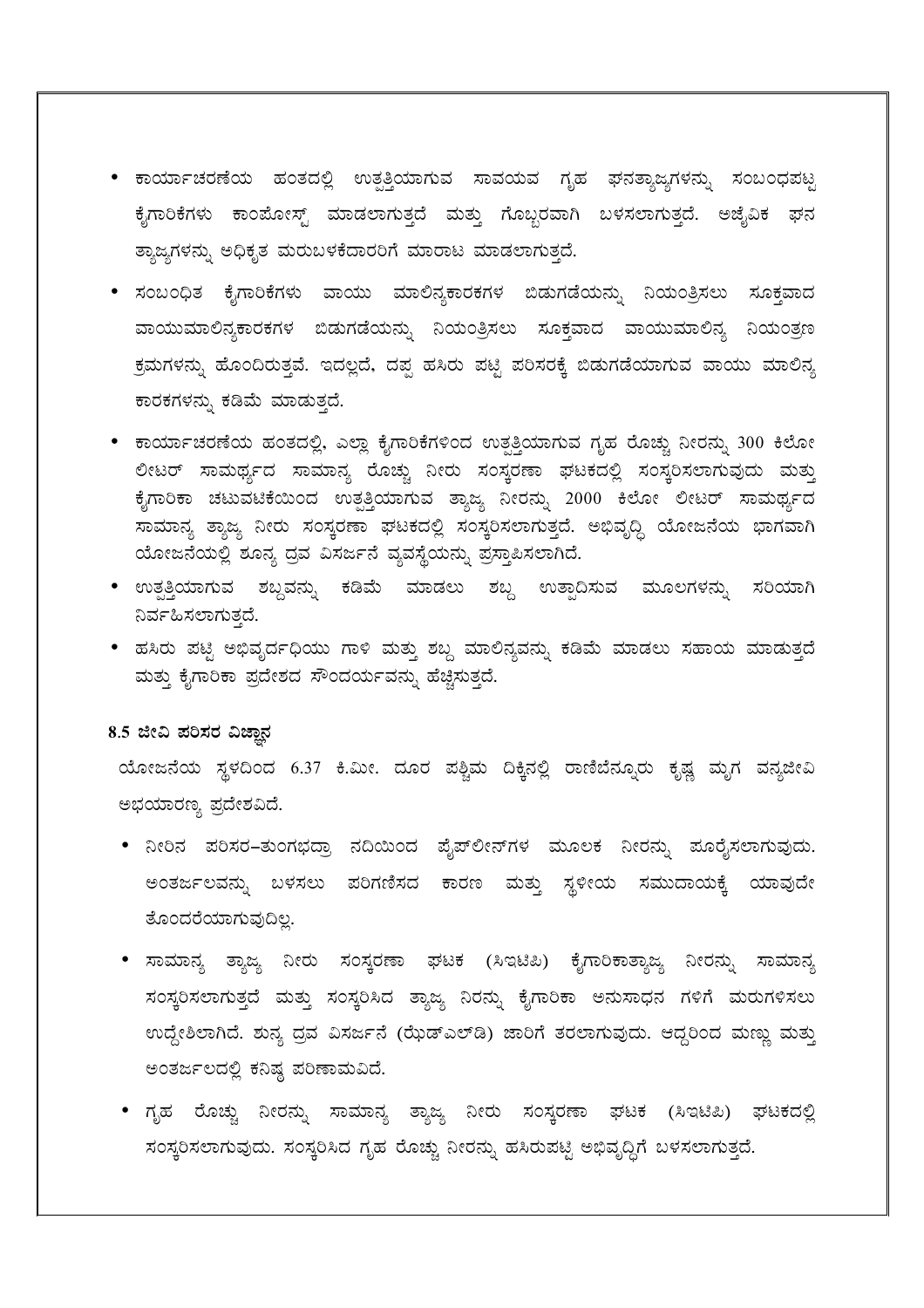- ಮಳೆ ನೀರನ್ನು ಕೈಗಾರಿಕಾ ಪ್ರದೇಶದೊಳಗೆ ನಿರ್ವಹಿಸಲಾಗುತ್ತದೆ ಮತ್ತು ನಿಯಂತ್ರೀಸಲಾಗುತ್ತದೆ ಮತ್ತು ಮಳೆ ಈರು ಕೊಯ್ಲುಗಾಗಿ ಬಳಸಾಗುತ್ತದೆ. ಹೆಚ್ಚುವರಿ ಹರಿವನ್ನು ಹತ್ತಿರದ ಸರೋವರ/ಕೊಳಕ್ಕೆ ತಿರುಗಿಸಲಾಗುತ್ತದೆ.
- ವಾಯುಮಾಲಿನ್ಯ ಕೇಂದ್ರ ಮಾಲಿನ್ಯ ನಿಯಂತ್ರಣ ಮಂಡಳಿ/ಕರ್ನಾಟಕ ರಾಜ್ಯ ಮಾಲಿನ್ಯ ನಿಯಂತ್ರಣ ಮಂಡಳಿಯ ಮಾರ್ಗಸೂಚಿಗಳ ಪ್ರಕಾರ ಫ್ಲೂ ಅನಿಲಗಳನ್ನು ಹರಡಲು ವಾಯುಮಾಲಿನ್ಯ ನಿಯಂತ್ರಣ ಕ್ರಮಗಳನ್ನು ಅಳವಡಿಸಲು ವೈಯಕ್ತಿಕ ಕೈಗಾರಿಕೆಗಳನ್ನು ಕಡ್ಡಾಯಗೊಳಿಸಲಾಗುತ್ತದೆ.
- ಘನ ಮತ್ತು ಪಾಯಕಾರಿ ತ್ಯಾಜ್ಯ: ವೈಯಕ್ತಿಕ ಕೈಗಾರಿಕೆಗಳು ತಮ್ಮ ಘನತ್ಯಾಜ್ಯವನ್ನು ಬೇರ್ಪಡಿಸುತ್ತವೆ. ಸಾವಯವ ತ್ಯಾಜ್ಯವನ್ನು ಸಾಮಾನ್ಯ ಮರಸಭೆಯ ತ್ಯಾಜ್ಯ ಸಂಸ್ಕರಣಾ ಪ್ರದೇಶದಲ್ಲಿ ಮಿಶ್ರಗೊಬ್ಬರ ಮಾಡಿ ಗೊಬ್ಬರವಾಗಿ ಪರಿವರ್ತಿಸಲಾಗುತ್ತದೆ. ಅಜೈವಿಕ ತ್ಯಾಜ್ಯವನ್ನು ಕರ್ನಾಟಕ ರಾಜ್ಯ ಮಾಲಿನ್ಯ ನಿಯಂತ್ರಣ ಮಂಡಳಿಯ ಅಧಿಕೃತ ಮರುಬಳಕೆದಾರರಿಗೆ ವಿಲೇವಾರಿ ಮಾಡಲಾಗುತ್ತದೆ.
- ಅಪಾಯಕಾರಿ ತ್ಯಾಜ್ಯವನ್ನು ಕರ್ನಾಟಕ ರಾಜ್ಯ ಮಾಲಿನ್ಯ ನಿಯಂತ್ರಣ ಮಂಡಳಿಯಿಂದ ಅಧಿಕೃತ ಪತ್ರ ಪಡೆದ ಸಂಸ್ಕರಣೆ, ಸಂಗ್ರಹಣೆ ಮತ್ತು ವಿಲೇವಾರಿ ಸೌಲಭ್ಯ/ ಮರುಬಳಕೆದಾರರಿಗೆ ಅನ್ವಯಿಸುವಂತೆ ಸಂಬಂಧಪಟ್ಟ ಕೈಗಾರಿಕೆಗಳು ವಿಲೇವಾರಿ ಮಾಡುತ್ತವೆ.
- ಶಬ್ದ: ಸಂಬಂಧಪಟ್ಟ ಕೈಗಾರಿಕೆಗಳು ಕೈಗಾರಿಕೆಗಳು ತಮ್ಮ ಪ್ರದೇಸದಲ್ಲಿ ಶೇಕಡ 33 ರಷ್ಟು ಹಸಿರು ಪಟ್ಟಿಯನ್ನು ಅಭಿವೃದ್ಧಿಗೊಳಿಸಲು ಕಡ್ಡಾಯಗೊಳಿಸಲಾಗುತ್ತದೆ. ಸಂಬಂಧಪಟ್ಟ ಕೈಗಾರಿಕೆಗಳು ಡೀಸೆಲ್ ಜನರೇಟರ್ಗಳಿಗೆ ಶಬ್ದ ನಿಯಂತ್ರಣ ಘಟಕಗಳನ್ನು ಅಳವಡಿಸುವುದನ್ನು ಕಡ್ಡಾಯಗೊಳಿಸಲಾಗಿದೆ.
- ಪರಿಸರ ಮಾಪನ: ಪರಿಸರ ನಿಯಂತಾಂಕಗಳು ನಿಗದಿತ ಮಿತಿಯಲ್ಲಿವೆ ಎಂದು ಖಚಿತಪಡಿಸಿಕೊಳ್ಳಲು ಕರ್ನಾಟಕ ಕೈಗಾರಿಕಾ ಪ್ರದೇಶ ಅಭಿವೃದ್ಧಿ ಮಂಡಳಿಯು ಶಬ್ದ, ನೀರು, ಮಣ್ಣು ಮತ್ತು ಸಂಚಾರ ದಟ್ಟಣೆಯನ್ನು ನಿಯಮಿತವಾಗಿ ಮಾಪನ ಮಾಡಲಾಗುವುದು.
- ಮೇಲಿನವುಗಳ ಕ್ರಮಗಳನ್ನು ಕೈಗೊಳ್ಳುವುದರಿಂದ ಶೆಟ್ಟಿಹಳ್ಳಿ ವನ್ಯಜೀವಿ ಅಭಯಾರಣ್ಯಕ್ಕೆ ಉದ್ದೇಶಿತ ಕೈಗಾರಿಕಾ ಪ್ರದೇಶದಿಂದಾಗಿ ಅಲ್ಪ ಪರಿಣಾಮ ಬೀರುತ್ತದೆ.
- ಉದ್ದೇಶಿತ ಕೈಗಾರಿಕಾ ಪ್ರದೇಶವನ್ನು ಅಭಿವೃದ್ಧಿಪಡಿಸಲು ರಾಷ್ಟ್ರೀಯ ವನ್ಯಜೀವಿ ಮಂಡಳಿ ಇಂದ ನಿರಾಕ್ಷೇಪಣಾ ಪತ್ರಕ್ಕಾಗಿ ಅರ್ಜಿ ಸಲ್ಲಿಸಲಾಗಿದೆ.

## 8.6 ಹಸಿರುಪಟ್ಟಿ ಅಭಿವೃದ್ಧಿ

ಉದ್ದೇಶಿತ ಯೋಜನೆಯ ಒಟ್ಟು ಭೂ ವಿಸ್ತೀರ್ಣ 149.33 ಹೆಕ್ಟೇರ್ (369 ಎಕರೆ), ಅದರಲ್ಲಿ ಅಭಿವೃದ್ಧಿ ಹೊಂದಬಹುದಾದ ಪ್ರದೇಶದ ವಿಸ್ತೀರ್ಣ 49.28 ಹೆಕ್ಟೇರ್. ಪ್ರಸ್ತಾಪಿಸಲಾದ ಆದಿಷ್ಟ ಹಸಿರುಪಟ್ಟಿ ವಿಸ್ತೀರ್ಣವು ಪ್ರದೇಶವು 11.89 ಹೆಕ್ಟೇರ್ (ಒಟ್ಟು ಅಭಿವೃದ್ಧಿ ಹೊಂದಬಹದಾದ ಪ್ರದೇಶದ ಶೇಕಡ 10.11 ರಷ್ಟು) ಆಗಿದೆ. ಶೇಕಡ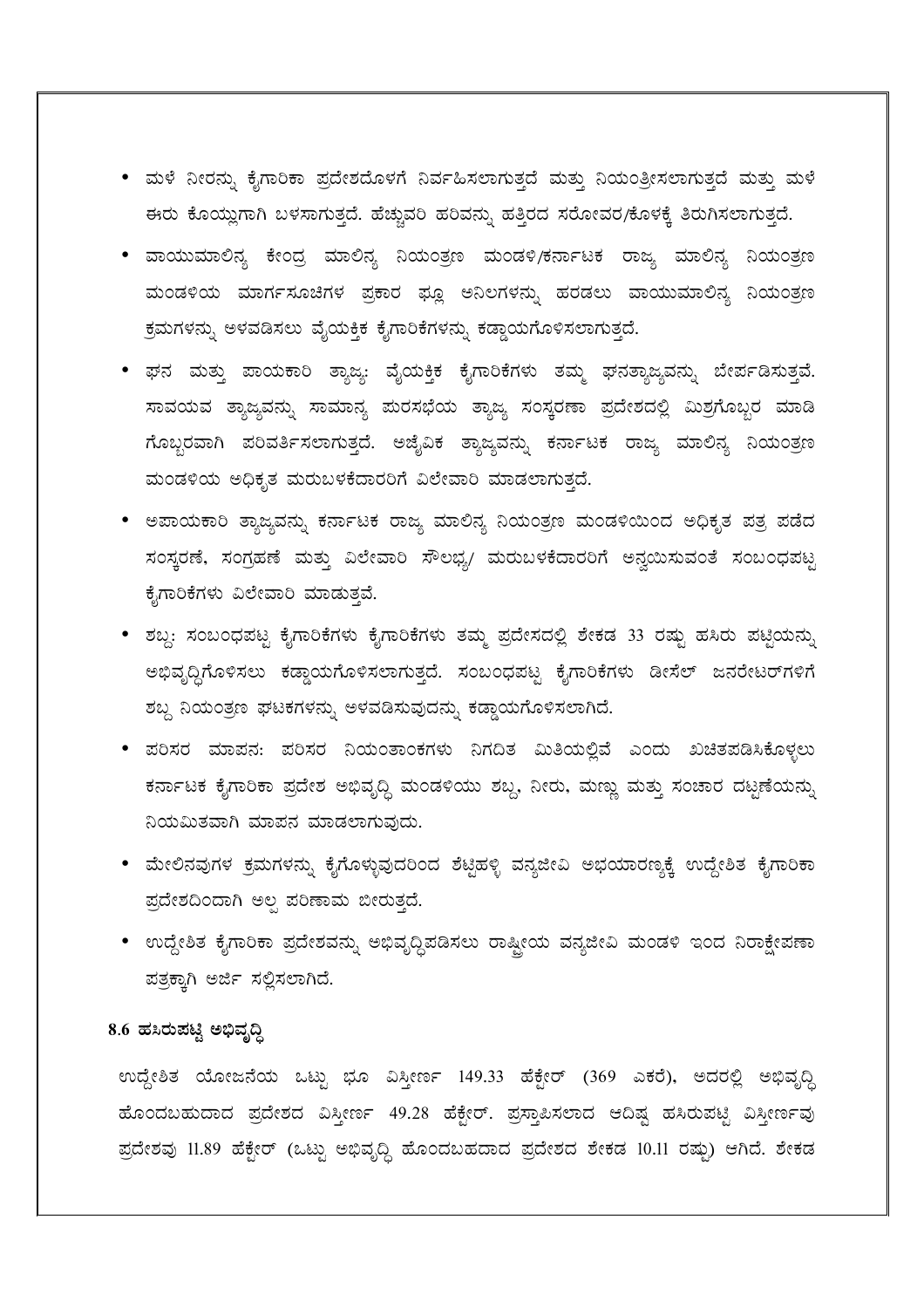33 ರಷ್ಟು ಹಸಿರುಪಟ್ಟಿ ಸಾಧಿಸಲು, ಕೆಐಎಡಿಬಿ 37.39 ಹೆಕ್ಟೇರ್ (ಅಭಿವೃದ್ಧಿಹೊಂದಬಹುದಾದ ಪ್ರದೇಶದ 25%) ಅನ್ನು ಹಸಿರು ಪಟ್ಟಿಯ ಪ್ರದೇಶದ (ಅಭಿವೃದ್ಧಿ ಹೊಂದಬಹುದಾದ ಪ್ರದೇಶದ 18.89 ಅಭಿವೃದ್ಧಿ ಪಡಿಸಲು ವೈಯಕ್ತಿಕ ಕೈಗಾರಿಕೆಗಳನ್ನು ಹಸಿರು ಪಟ್ಟಿಯನ್ನು ಬೆಳೆಸಲು ಕಡ್ಡಾಯಗೊಳಿಸಲಾಗುತ್ತದೆ.

ಗ್ರೀನ್ಬೆಲ್ಟ್ ಅಭಿರ್ವದ್ದಿಗೆ INR 12 ಲಕ್ಷಗಳ ಬಂಡವಾಳ ವೆಚ್ಚವನ್ನು ಮೀಸಲಿಡಬೇಕು ಮತ್ತು ಹಸಿರು ಬೆಲ್ಟ್ ಅಭಿವೃದ್ಧಿ ಮತ್ತು ನಿರ್ವಹಣೆಗೆ ಮರುಕಳಿಸುವ ವೆಚ್ಚಗಳಿಗಾಗಿ INR 3.0 ಲಕ್ಷ/ವಾರ್ಷಿಕವನ್ನು ನಿಗದಿಪಡಿಸಲಾಗುತ್ತದೆ.

| <u>ಕ್ಕಸಂ.</u>  | ಚಟುವಟಿಕೆಗಳು                           | ಬಮಡವಾಳ ವೆಚ್ಚ    | ಆವರ್ತಕ–ವ್ಯಯ(ಲಕ್ಷಗಳು) |
|----------------|---------------------------------------|-----------------|----------------------|
|                |                                       | (ಲಕ್ಷಗಳು)       |                      |
| $\mathbf{1}$   | ಸಾಮಾನ್ಯ ರೊಚ್ಚುನೀರು ಸಂಸ್ತರಣಾ ಘಟಕ       | $\overline{80}$ | 20                   |
| $\overline{2}$ | ಸಾಮಾನ್ಯ ತ್ಯಾಜ್ಯ ನೀರು ಸಂಸ್ತರಣಾ ಘಟಕ     | 450             | 50                   |
|                | (ಸಿಇಟಿಪಿ)                             |                 |                      |
| 3              | ನೀರು ಸರಬರಾಜು ವ್ಯವಸ್ಥೆ,<br>ನೀರು        | 250             | 25                   |
|                | ಸರಬರಾಜುಗಾಗಿ ಸಾಗಣೆ, ತ್ಯಾಜ್ಯ ನೀರು ಮತ್ತು |                 |                      |
|                | ರೊಚ್ಚುನೀರು                            |                 |                      |
| 4              | ಮಳೆ ನೀರು ಚರಂಡಿ ವ್ಯವಸ್ಥೆ               | 50              | 5                    |
| 5              | ಮಳೆ ನೀರು ಕೊಯ್ಲು ಹೊಂಡ                  | 50              | 0.75                 |
| 6              | ಹಸಿರುಪಟ್ಟಿಯ ಅಭಿವೃದ್ಧಿ                 | $\overline{8}$  | $\overline{2}$       |
| 7              | ಮರಸಭೆ ಘನತ್ಯಾಜ್ಯ ನಿರ್ವಹಣೆ              | 20              | 5                    |
| 8              | <u>ಔದ್ಯೋಗಿಕ ಆರೋಗ್ಯ ಕೇಂದ್ರ</u>         | $\overline{10}$ | $\overline{15}$      |
| 9              | ಪರಿಸರ ಮಾಪನ                            | $\mathbf{0}$    | $\overline{3.5}$     |
|                | ಒಟ್ಟು                                 | 918             | 126.25               |

8.7 ಪರಿಸರ ನಿರ್ವಹಣಾ ಯೋಜನೆಗೆ ಆಯವ್ನಯಹಂಚಿಕೆ

## 8.8 ಉದ್ದೇಶಿತ ಕಾರ್ಮೋರೇಟ್ ಪರಿಸರ ಜವಾಬ್ದಾರಿ (ಸಿಇಆರ್) ಚಟುವಟಿಕೆಗಳು

ಸುಮಾರು 106.4 ಲಕ್ಷಗಳು ಕಾರ್ಮೋರೇಟ್ ಪರಿಸರ ಜವಾಬ್ದಾರಿ ಚಟುವಟಿಕೆಗಾಗಿ ಖರ್ಚು ಮಾಡಲಾಗುವುದು. ಪ್ರಸ್ತಾಪಿಸಿದ ಚಟುವಟಿಕೆ ಕೇವಲ ತಾತ್ಕಾಲಿಕವಾಗಿದೆ. ಪರಿಸರ ಸಾರ್ವಜನಿಕ ವಿಚಾರಣೆಯ ಸಮಯದಲ್ಲಿ ಚರ್ಚಿಸಲಾಗುವ ಸಮಸ್ಯಗಳ ಆಧಾರದ ಮೇಲೆ ಚಟುವಟಿಕೆಗಳನ್ನು ಅಂತ್ಯಮ ಗೊಳಿಸಲಾಗುವುದು.